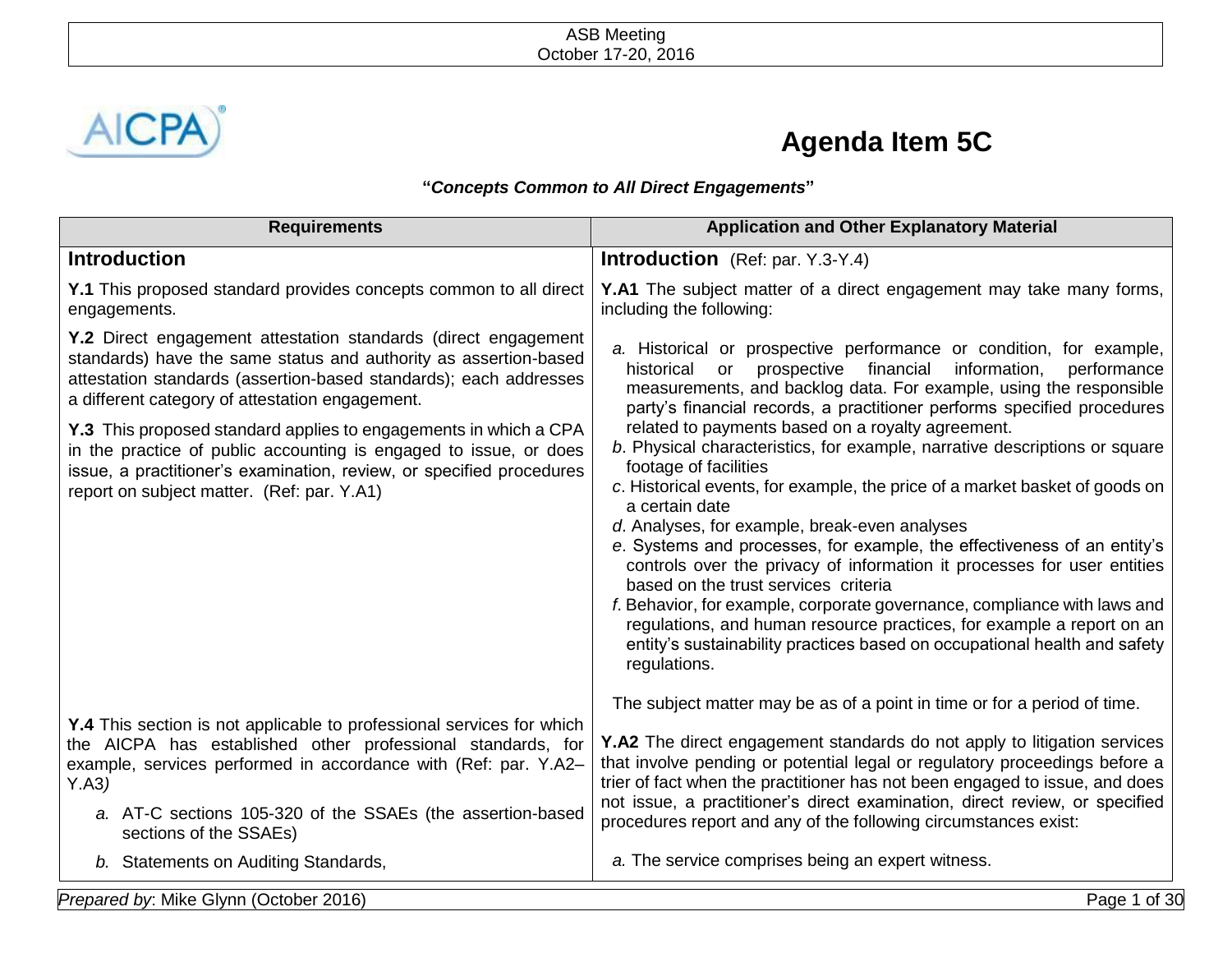| <b>Requirements</b>                                                                                                                                                                                                                                                                                                                                                                                                                                                                                                                            | <b>Application and Other Explanatory Material</b>                                                                                                                                                                                                                                                                                                                                                                                                                                                                                                                                                                                                                                                                                                                                                                                                                                                                                    |
|------------------------------------------------------------------------------------------------------------------------------------------------------------------------------------------------------------------------------------------------------------------------------------------------------------------------------------------------------------------------------------------------------------------------------------------------------------------------------------------------------------------------------------------------|--------------------------------------------------------------------------------------------------------------------------------------------------------------------------------------------------------------------------------------------------------------------------------------------------------------------------------------------------------------------------------------------------------------------------------------------------------------------------------------------------------------------------------------------------------------------------------------------------------------------------------------------------------------------------------------------------------------------------------------------------------------------------------------------------------------------------------------------------------------------------------------------------------------------------------------|
| c. Statements on Standards for Accounting and Review<br>Services, or<br>d. Statements on Standards for Tax Services.<br>Y.5 A direct engagement may be part of a larger engagement, for<br>example, a feasibility study or business acquisition study that also<br>includes, for example, an examination of a healthcare facility's<br>compliance with criteria established by an industry group. In such<br>circumstances, this section applies only to the direct examination,<br>review, or specified procedures portion of the engagement. | b. The service comprises being a trier of fact or acting on behalf of one.<br>c. The practitioner's work under the rules of the proceedings is subject to<br>detailed analysis and challenge by each party to the dispute.<br>d. The practitioner is engaged by an attorney to do work that will be<br>protected by the attorney's work product or attorney-client privilege, and<br>such work is not intended to be used for other purposes.<br>Y.A3 Because performance audits performed pursuant to Government<br>Auditing Standards do not require a practitioner's direct examination, direct<br>review, or specified procedures report as described in this section, this<br>section does not apply to performance audits unless the practitioner<br>engaged to conduct a performance audit is also engaged to conduct an<br>AICPA direct engagement or issues such an examination, review, or<br>specified procedures report. |
| <b>Compliance With the Direct Engagement Attestation Standards</b>                                                                                                                                                                                                                                                                                                                                                                                                                                                                             |                                                                                                                                                                                                                                                                                                                                                                                                                                                                                                                                                                                                                                                                                                                                                                                                                                                                                                                                      |
| Y.6 The "Compliance With Standards Rule" (AICPA, Professional<br>Standards, ET sec. 1.310.001), of the AICPA Code of Professional<br>Conduct requires members who perform professional services to<br>comply with standards promulgated by bodies designated by the<br>Council of the AICPA.                                                                                                                                                                                                                                                   |                                                                                                                                                                                                                                                                                                                                                                                                                                                                                                                                                                                                                                                                                                                                                                                                                                                                                                                                      |
| <b>Relationship of Direct Engagement Standards to Quality Control</b><br><b>Standards</b>                                                                                                                                                                                                                                                                                                                                                                                                                                                      | Relationship of Direct Engagement Standards to Quality Control<br>Standards (Ref: par. Y.7)                                                                                                                                                                                                                                                                                                                                                                                                                                                                                                                                                                                                                                                                                                                                                                                                                                          |
| Y.7 Quality control systems, policies, and procedures are the<br>responsibility of the firm in conducting its direct engagement<br>attestation practice. Under QC section 10, A Firm's System of<br>Quality Control (AICPA, Professional Standards), the firm has an<br>obligation to establish and maintain a system of quality control<br>to provide it with reasonable assurance that (Ref: par. .A4-.A6)                                                                                                                                   | Y.A4 The nature and extent of a firm's quality control policies and<br>procedures depend on factors such as its size, the degree of operating<br>autonomy allowed its personnel and its practice offices, the nature of its<br>practice, its organization, and appropriate cost-benefit considerations.<br>Y.A5 Within the context of the firm's system of quality control, engagement<br>teams have a responsibility to implement quality control procedures that are<br>applicable to the direct engagement and provide the firm with relevant                                                                                                                                                                                                                                                                                                                                                                                     |
| a. the firm and its personnel comply with professional standards<br>and applicable legal and regulatory requirements and                                                                                                                                                                                                                                                                                                                                                                                                                       | information to enable the functioning of that part of the firm's quality control<br>relating to independence.                                                                                                                                                                                                                                                                                                                                                                                                                                                                                                                                                                                                                                                                                                                                                                                                                        |
| b. practitioners' reports issued by the firm are appropriate in the<br>circumstances.                                                                                                                                                                                                                                                                                                                                                                                                                                                          |                                                                                                                                                                                                                                                                                                                                                                                                                                                                                                                                                                                                                                                                                                                                                                                                                                                                                                                                      |
| Agenda Item 5C                                                                                                                                                                                                                                                                                                                                                                                                                                                                                                                                 | Page 2 of 30                                                                                                                                                                                                                                                                                                                                                                                                                                                                                                                                                                                                                                                                                                                                                                                                                                                                                                                         |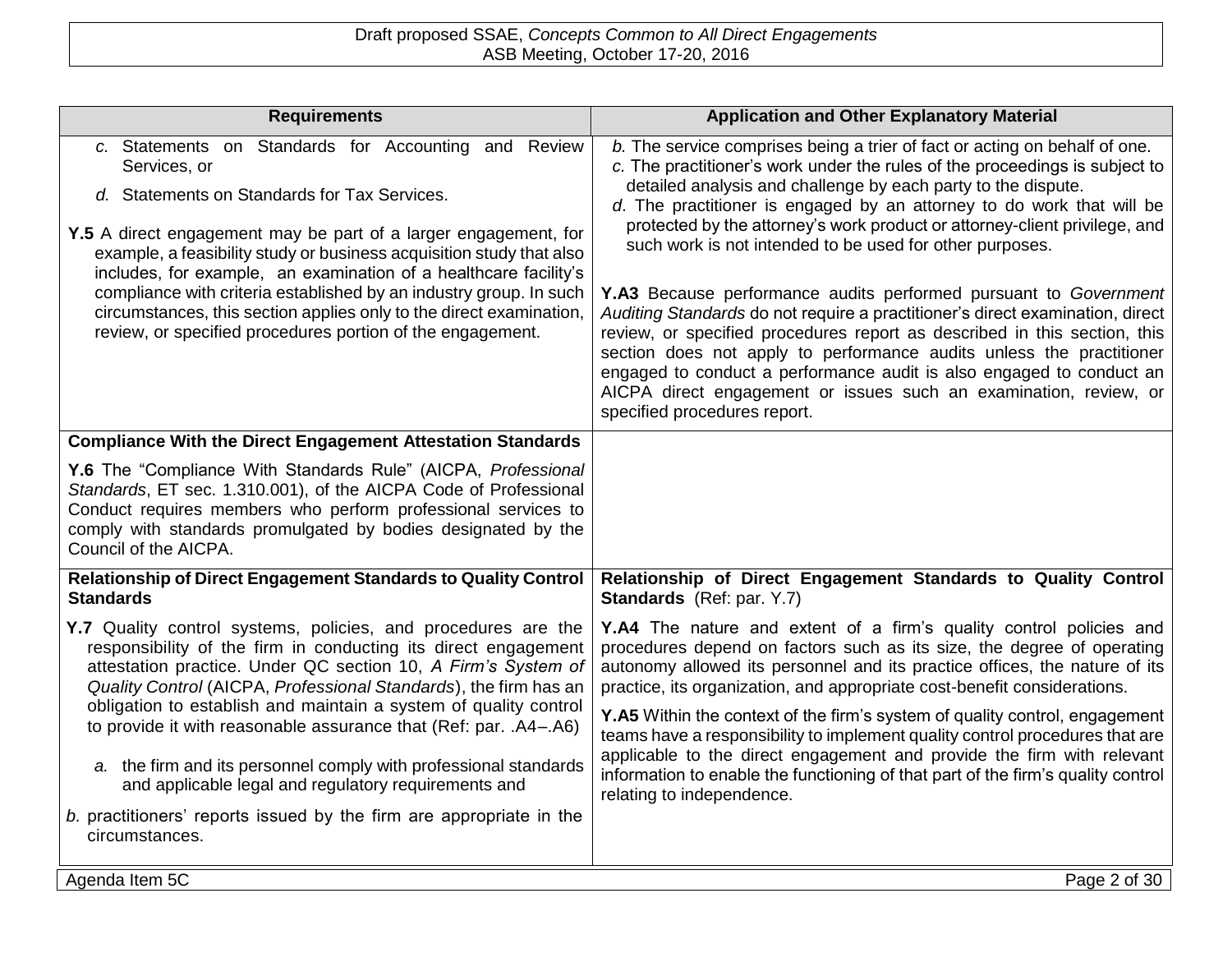| <b>Requirements</b>                                                                                                                                                                                                                                                                                                                                                                                                                                                                                                                                                                                                                                                                                                                                                                        | <b>Application and Other Explanatory Material</b>                                                                                                                                                                                |
|--------------------------------------------------------------------------------------------------------------------------------------------------------------------------------------------------------------------------------------------------------------------------------------------------------------------------------------------------------------------------------------------------------------------------------------------------------------------------------------------------------------------------------------------------------------------------------------------------------------------------------------------------------------------------------------------------------------------------------------------------------------------------------------------|----------------------------------------------------------------------------------------------------------------------------------------------------------------------------------------------------------------------------------|
| Y.8 Direct engagement attestation standards relate to the conduct<br>of individual direct engagements; quality control standards relate<br>to the conduct of a firm's attestation practice as a whole. Thus,<br>direct engagement attestation standards and quality control<br>standards are related, and the quality control policies and<br>procedures that a firm adopts may affect both the conduct of<br>individual direct engagements and the conduct of a firm's<br>attestation practice as a whole. However, deficiencies in or<br>instances of noncompliance with a firm's quality control policies<br>and procedures do not, in and of themselves, indicate that a<br>particular engagement was not performed in accordance with the<br>direct engagement attestation standards. | Y.A6 Engagement teams are entitled to rely on the firm's system of quality<br>control, unless the engagement partner determines that it is inappropriate<br>to do so based on information provided by the firm or other parties. |
| <b>Objectives</b>                                                                                                                                                                                                                                                                                                                                                                                                                                                                                                                                                                                                                                                                                                                                                                          |                                                                                                                                                                                                                                  |
| Y.9 In conducting a direct engagement, the overall objectives of the<br>practitioner are to                                                                                                                                                                                                                                                                                                                                                                                                                                                                                                                                                                                                                                                                                                |                                                                                                                                                                                                                                  |
| a. apply the requirements relevant to the direct engagement;                                                                                                                                                                                                                                                                                                                                                                                                                                                                                                                                                                                                                                                                                                                               |                                                                                                                                                                                                                                  |
| b. report on the subject matter and communicate as required by<br>the applicable AT-C section, in accordance with the results of<br>the practitioner's procedures; and                                                                                                                                                                                                                                                                                                                                                                                                                                                                                                                                                                                                                     |                                                                                                                                                                                                                                  |
| c. implement quality control procedures at the engagement level<br>that provide the practitioner with reasonable assurance that<br>the direct engagement complies with professional standards<br>and applicable legal and regulatory requirements.                                                                                                                                                                                                                                                                                                                                                                                                                                                                                                                                         |                                                                                                                                                                                                                                  |
| <b>Definitions</b>                                                                                                                                                                                                                                                                                                                                                                                                                                                                                                                                                                                                                                                                                                                                                                         | <b>Definitions</b>                                                                                                                                                                                                               |
| Y.10 For purposes of this proposed standard, the following terms<br>have the meanings attributed as follows:                                                                                                                                                                                                                                                                                                                                                                                                                                                                                                                                                                                                                                                                               |                                                                                                                                                                                                                                  |
| Appropriateness of direct examination evidence. The<br>measure of the quality of evidence, that is, its relevancy and<br>reliability in providing support for the practitioner's opinion.                                                                                                                                                                                                                                                                                                                                                                                                                                                                                                                                                                                                  |                                                                                                                                                                                                                                  |
| Agenda Item 5C                                                                                                                                                                                                                                                                                                                                                                                                                                                                                                                                                                                                                                                                                                                                                                             | Page 3 of 30                                                                                                                                                                                                                     |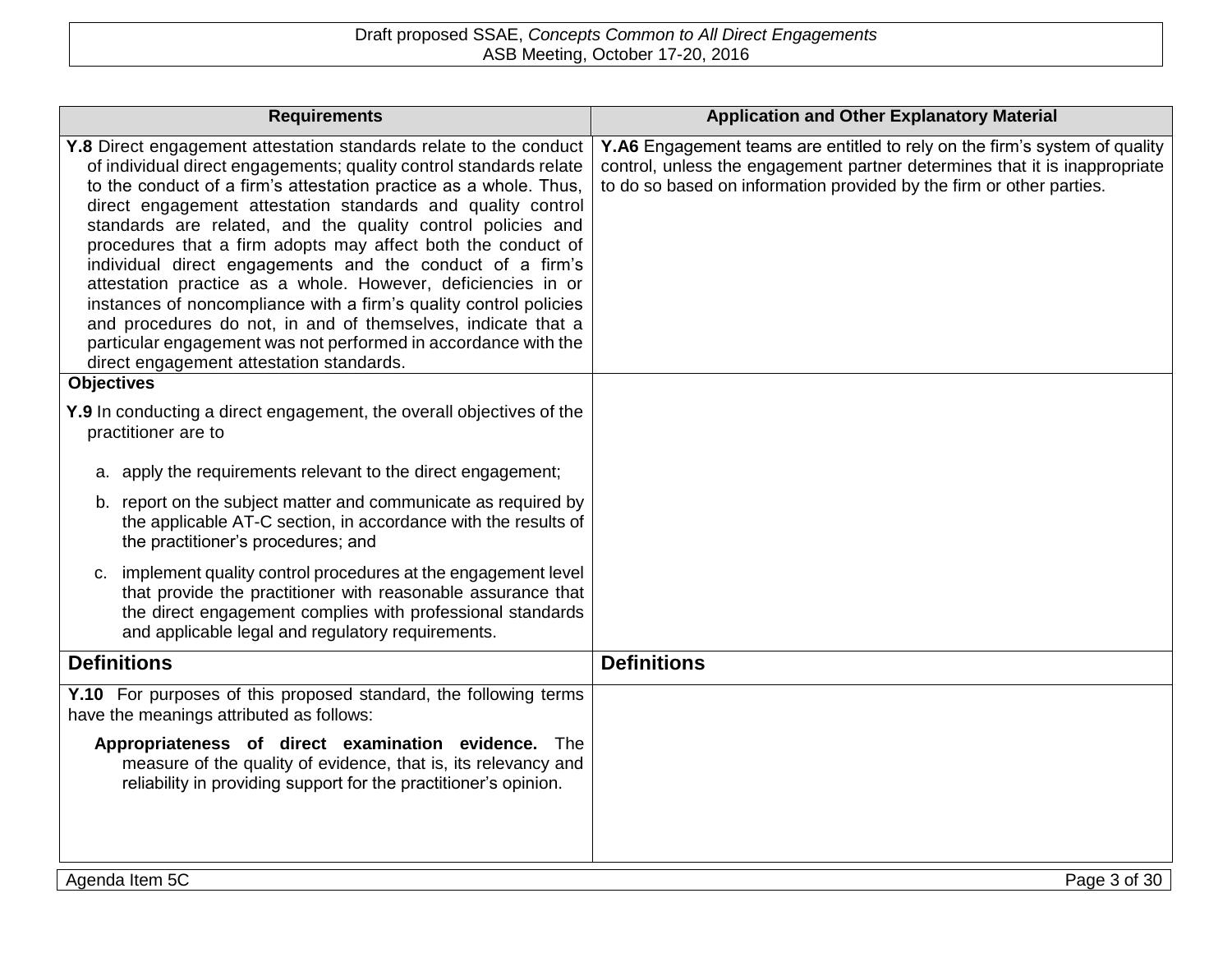| <b>Requirements</b>                                                                                                                                                                                                                                                                                                                                                                                            | <b>Application and Other Explanatory Material</b>                                                                                                                                                                                                                                                                                                                                                                                                                                                                                                                                                                                                                                                                                                                                                                                                                                                                                                                                                                                                                                                                                                                                                                                                                                                                                                                                                                                                                                                                                                                                                                  |
|----------------------------------------------------------------------------------------------------------------------------------------------------------------------------------------------------------------------------------------------------------------------------------------------------------------------------------------------------------------------------------------------------------------|--------------------------------------------------------------------------------------------------------------------------------------------------------------------------------------------------------------------------------------------------------------------------------------------------------------------------------------------------------------------------------------------------------------------------------------------------------------------------------------------------------------------------------------------------------------------------------------------------------------------------------------------------------------------------------------------------------------------------------------------------------------------------------------------------------------------------------------------------------------------------------------------------------------------------------------------------------------------------------------------------------------------------------------------------------------------------------------------------------------------------------------------------------------------------------------------------------------------------------------------------------------------------------------------------------------------------------------------------------------------------------------------------------------------------------------------------------------------------------------------------------------------------------------------------------------------------------------------------------------------|
| Appropriateness of direct review evidence. The measure of<br>the quality of review evidence, that is, its relevancy and<br>reliability in providing support for the practitioner's conclusion.                                                                                                                                                                                                                 |                                                                                                                                                                                                                                                                                                                                                                                                                                                                                                                                                                                                                                                                                                                                                                                                                                                                                                                                                                                                                                                                                                                                                                                                                                                                                                                                                                                                                                                                                                                                                                                                                    |
| Assertion. Any declaration or set of declarations about<br>whether the subject matter is in accordance with (or based<br>on) the criteria.<br>Attestation risk. In a direct examination or review engagement,<br>the risk that the practitioner expresses an inappropriate<br>opinion or conclusion, as applicable, when the subject matter<br>is materially misstated. (Ref: par. .A7-.A12)<br>Agenda Item 5C | Attestation Risk (Ref: par. .Y.10)<br>Y.A7 Attestation risk does not refer to the practitioner's business risks, such<br>as loss from litigation, adverse publicity, or other events arising in<br>connection with the subject matter reported on.<br>Y.A8 In general, attestation risk can be represented by the following<br>components, although not all of these components will necessarily be<br>present or significant for all engagements:<br>a. Risks that the practitioner does not directly influence, which consist of<br>i. the susceptibility of the subject matter to a material misstatement<br>before consideration of any related controls (inherent risk) and<br>ii. the risk that a material misstatement that could occur in the subject<br>matter will not be prevented, or detected and corrected, on a timely<br>basis by the appropriate party(ies)'s internal control (control risk)<br>b. Risk that the practitioner does directly influence, which consists of the<br>risk that the procedures to be performed by the practitioner will not<br>detect a material misstatement (detection risk)<br>Y.A9 The degree to which each of these components of attestation risk is<br>relevant to the engagement is affected by the engagement circumstances,<br>in particular<br>the nature of the subject matter. (For example, the concept of<br>control risk may be more useful when the subject matter relates to<br>the preparation of information about an entity's performance than<br>when it relates to information about the existence of a physical<br>condition.)<br>Page 4 of 30 |
|                                                                                                                                                                                                                                                                                                                                                                                                                |                                                                                                                                                                                                                                                                                                                                                                                                                                                                                                                                                                                                                                                                                                                                                                                                                                                                                                                                                                                                                                                                                                                                                                                                                                                                                                                                                                                                                                                                                                                                                                                                                    |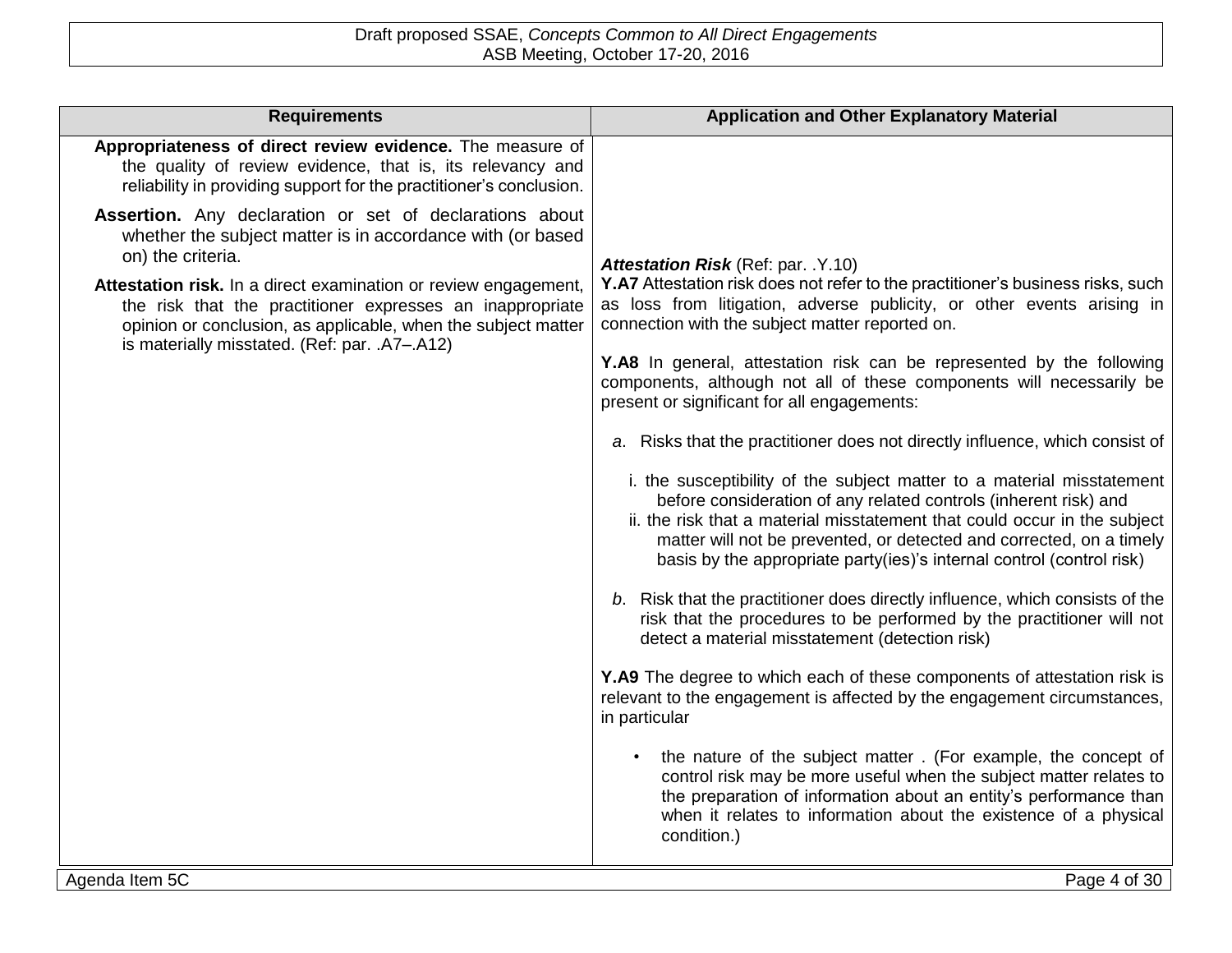| <b>Requirements</b>                                                                           | <b>Application and Other Explanatory Material</b>                                                                                                                                                                                                                                                                                                                                                                                   |
|-----------------------------------------------------------------------------------------------|-------------------------------------------------------------------------------------------------------------------------------------------------------------------------------------------------------------------------------------------------------------------------------------------------------------------------------------------------------------------------------------------------------------------------------------|
|                                                                                               | the type of engagement being performed. (For example, in a direct<br>$\bullet$<br>review engagement, the practitioner may often decide to obtain<br>evidence by means other than tests of controls, in which case,<br>consideration of control risk may be less relevant than in a direct<br>examination engagement on the same subject matter.)                                                                                    |
|                                                                                               | Y.A10 The consideration of risks is a matter of professional judgment,<br>rather than a matter capable of precise measurement.                                                                                                                                                                                                                                                                                                      |
|                                                                                               | Y.A11 In a direct examination engagement, the practitioner reduces<br>attestation risk to an acceptably low level in the circumstances of the<br>engagement as the basis for the practitioner's opinion. Reducing attestation<br>risk to zero is not contemplated in a direct examination engagement and,<br>therefore, reasonable assurance is less than absolute assurance as a result<br>of factors such as the following:       |
|                                                                                               | The use of selective testing<br>The inherent limitations of internal control<br>The fact that much of the evidence available to the practitioner is<br>persuasive, rather than conclusive<br>The use of professional judgment in gathering and evaluating<br>evidence and forming conclusions based on that evidence<br>In some cases, the characteristics of the subject matter when<br>evaluated or measured against the criteria |
|                                                                                               | Y.A12 In a direct review engagement, attestation risk is greater than it is in<br>a direct examination engagement. Because the practitioner obtains limited<br>assurance in a direct review engagement, the types of procedures<br>performed are less extensive than they are in a direct examination<br>engagement and generally are limited to inquiries and analytical<br>procedures.                                            |
| Criteria. The benchmarks used to measure or evaluate the<br>subject matter. (Ref: par. Y.A13) | Criteria (Ref: par. Y.10)<br>Y.A13 Suitable criteria are required for reasonably consistent measurement<br>or evaluation of subject matter within the context of professional judgment.<br>Without the frame of reference provided by suitable criteria, any conclusion<br>is open to individual interpretation and misunderstanding. The suitability of                                                                            |
| Agenda Item 5C                                                                                | Page 5 of 30                                                                                                                                                                                                                                                                                                                                                                                                                        |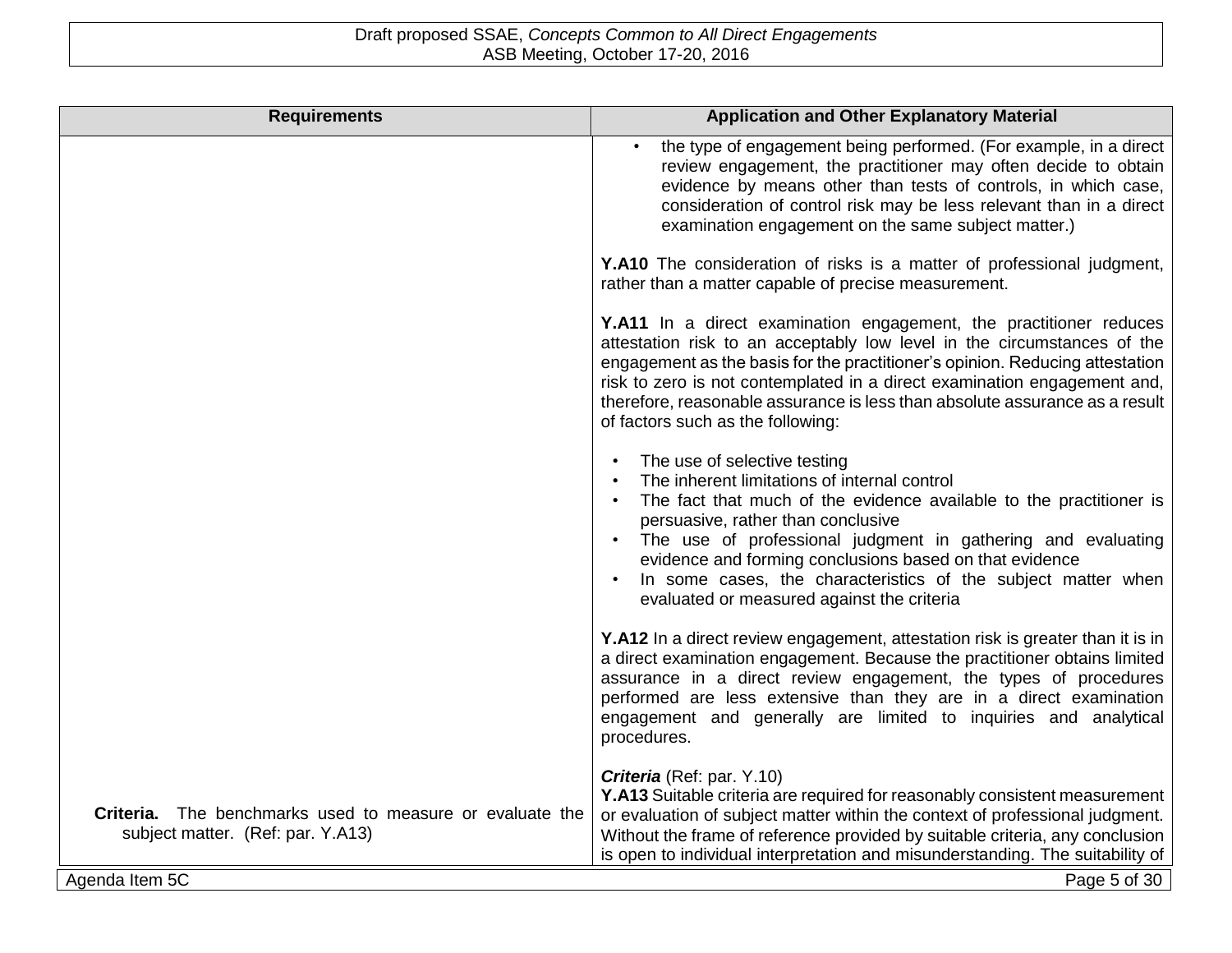| <b>Requirements</b>                                                                                                                                                                                                                                                                                                                                                                                                                                    | <b>Application and Other Explanatory Material</b>                                                                                                                                                                                                                                                                                                                                                                                                                                                                                                                               |
|--------------------------------------------------------------------------------------------------------------------------------------------------------------------------------------------------------------------------------------------------------------------------------------------------------------------------------------------------------------------------------------------------------------------------------------------------------|---------------------------------------------------------------------------------------------------------------------------------------------------------------------------------------------------------------------------------------------------------------------------------------------------------------------------------------------------------------------------------------------------------------------------------------------------------------------------------------------------------------------------------------------------------------------------------|
|                                                                                                                                                                                                                                                                                                                                                                                                                                                        | criteria is context-sensitive, that is, it is determined in the context of the<br>engagement circumstances. Even for the same subject matter, there can<br>be different criteria, which will yield a different measurement or evaluation.<br>For example, one responsible party might select the number of customer<br>complaints resolved to the acknowledged satisfaction of the customer for<br>the subject matter of customer satisfaction; another responsible party might<br>select the number of repeat purchases in the three months following the<br>initial purchase. |
| Direct engagement. A direct examination, review, or specified<br>procedures engagement performed under the direct<br>engagement standards related to subject matter that is the<br>responsibility of another party. The following are the three<br>types of direct engagements:<br>a. Direct examination engagement. A direct engagement in                                                                                                            | <b>Direct Examination Engagement (Ref: par. Y.10)</b><br>Y.A14 The practitioner obtains the same level of assurance in a direct                                                                                                                                                                                                                                                                                                                                                                                                                                                 |
| which the practitioner obtains reasonable assurance by<br>obtaining sufficient appropriate evidence about the<br>measurement or evaluation of subject matter against<br>criteria in order to be able to draw reasonable conclusions<br>on which to base the practitioner's opinion about whether<br>the subject matter is in accordance with (or based on) the<br>criteria, in all material respects. (Ref: par. Y.A14)                                | examination engagement as the practitioner does in a financial statement<br>audit.<br>Direct Review Engagement (Ref: par. Y.10)<br>Y.A15 The practitioner obtains the same level of assurance in a direct                                                                                                                                                                                                                                                                                                                                                                       |
| b. Direct review engagement. A direct engagement in which<br>the practitioner obtains limited assurance by obtaining<br>sufficient appropriate review evidence about the<br>measurement or evaluation of subject matter against<br>criteria in order to express a conclusion about whether any<br>material modification should be made to the subject matter<br>in order for it be in accordance with (or based on) the<br>criteria. (Ref: par. Y.A15) | review engagement as the practitioner does in a review of financial<br>statements.                                                                                                                                                                                                                                                                                                                                                                                                                                                                                              |
| c. Specified procedures engagement. A direct engagement<br>in which a practitioner performs specific procedures on<br>subject matter and reports the findings without providing<br>Agenda Item 5C                                                                                                                                                                                                                                                      | Page 6 of 30                                                                                                                                                                                                                                                                                                                                                                                                                                                                                                                                                                    |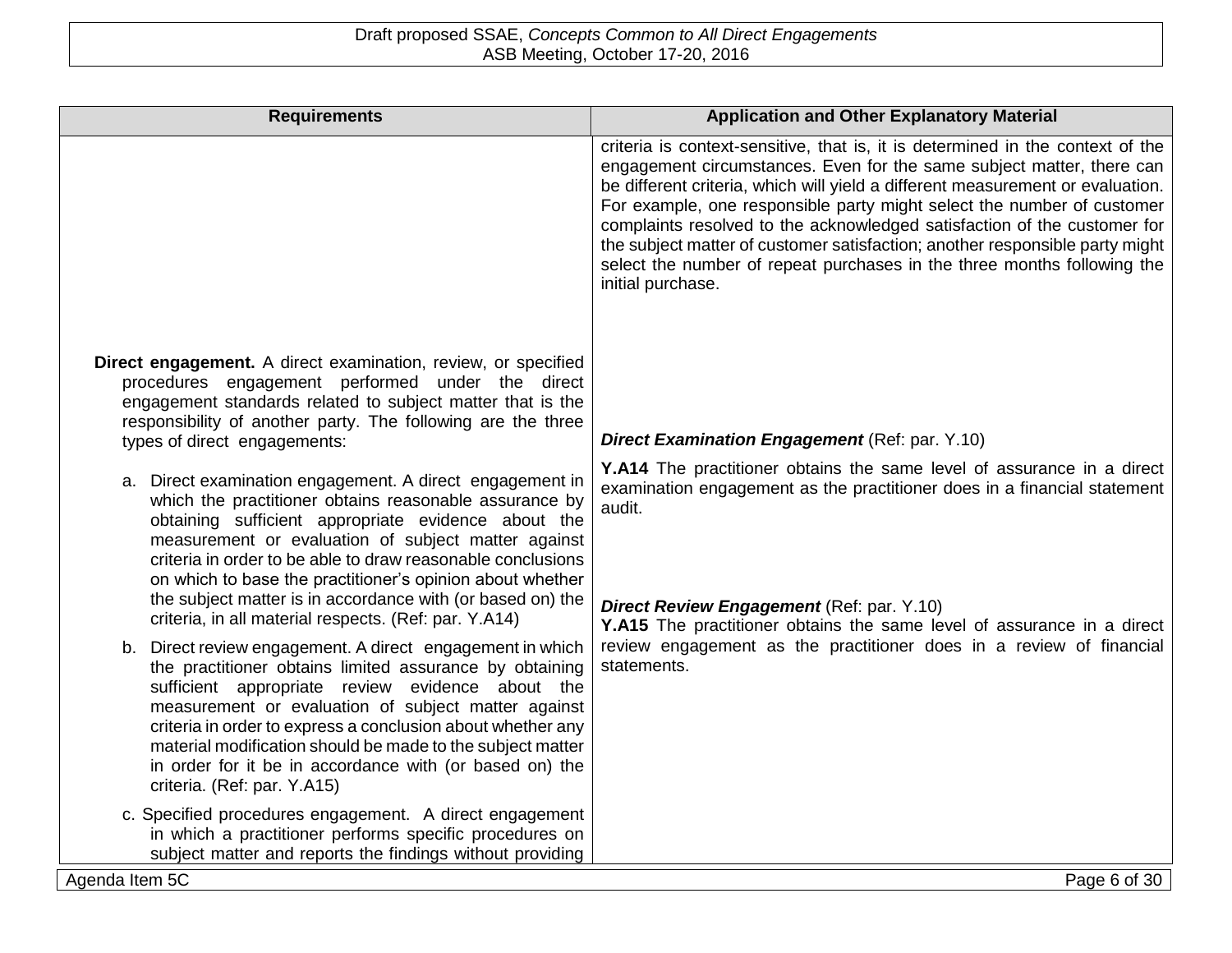| <b>Requirements</b>                                                                                                                                                                                                                                                                                                                                                                                                                                                                                                                                                                                                                                                                                                                                                                                                                                                                                                                                                                                                                                                                                                                                                                                                                                                                                                                                                                                                                                                                                                                                                                                                                                                                                                                                                                        | <b>Application and Other Explanatory Material</b> |
|--------------------------------------------------------------------------------------------------------------------------------------------------------------------------------------------------------------------------------------------------------------------------------------------------------------------------------------------------------------------------------------------------------------------------------------------------------------------------------------------------------------------------------------------------------------------------------------------------------------------------------------------------------------------------------------------------------------------------------------------------------------------------------------------------------------------------------------------------------------------------------------------------------------------------------------------------------------------------------------------------------------------------------------------------------------------------------------------------------------------------------------------------------------------------------------------------------------------------------------------------------------------------------------------------------------------------------------------------------------------------------------------------------------------------------------------------------------------------------------------------------------------------------------------------------------------------------------------------------------------------------------------------------------------------------------------------------------------------------------------------------------------------------------------|---------------------------------------------------|
| an opinion or a conclusion on it. The procedures may be<br>developed and determined to be appropriate by the<br>practitioner, the engaging party, or another party. No<br>particular party is required to assume responsibility for the<br>sufficiency of the procedures.                                                                                                                                                                                                                                                                                                                                                                                                                                                                                                                                                                                                                                                                                                                                                                                                                                                                                                                                                                                                                                                                                                                                                                                                                                                                                                                                                                                                                                                                                                                  |                                                   |
| Direct review evidence. Information used by the practitioner in<br>obtaining limited assurance on which the practitioner's direct<br>review report is based.<br>Documentation completion date. The date on which the<br>practitioner has assembled for retention a complete and final<br>set of documentation in the engagement file.<br><b>Engagement circumstances.</b> The broad context defining the<br>particular engagement, which includes the terms of the<br>engagement; whether it is a direct examination, review, or<br>specified procedures engagement; the characteristics of the<br>subject matter; the criteria; the information needs of the<br>intended users; if applicable, the relevant characteristics of<br>the responsible party and, if different, the engaging party and<br>their environment; and other matters, for example, events,<br>transactions, conditions and practices, and relevant laws and<br>regulations, that may have a significant effect on the<br>engagement.<br>Engagement documentation. The record of procedures<br>performed relevant evidence obtained, and, in a direct<br>examination or review engagement, conclusions reached<br>by the practitioner, or in a specified procedures<br>engagement, findings of the practitioner. (Terms such as<br>working papers or workpapers are also sometimes used).<br>Engagement partner. The partner or other person in the firm who<br>is responsible for the direct engagement and its performance<br>and for the practitioner's report that is issued on behalf of the<br>firm and who, when required, has the appropriate authority<br>from a professional, legal, or regulatory body. Engagement<br>partner, partner, and firm refer to their governmental<br>equivalents when relevant. |                                                   |
|                                                                                                                                                                                                                                                                                                                                                                                                                                                                                                                                                                                                                                                                                                                                                                                                                                                                                                                                                                                                                                                                                                                                                                                                                                                                                                                                                                                                                                                                                                                                                                                                                                                                                                                                                                                            |                                                   |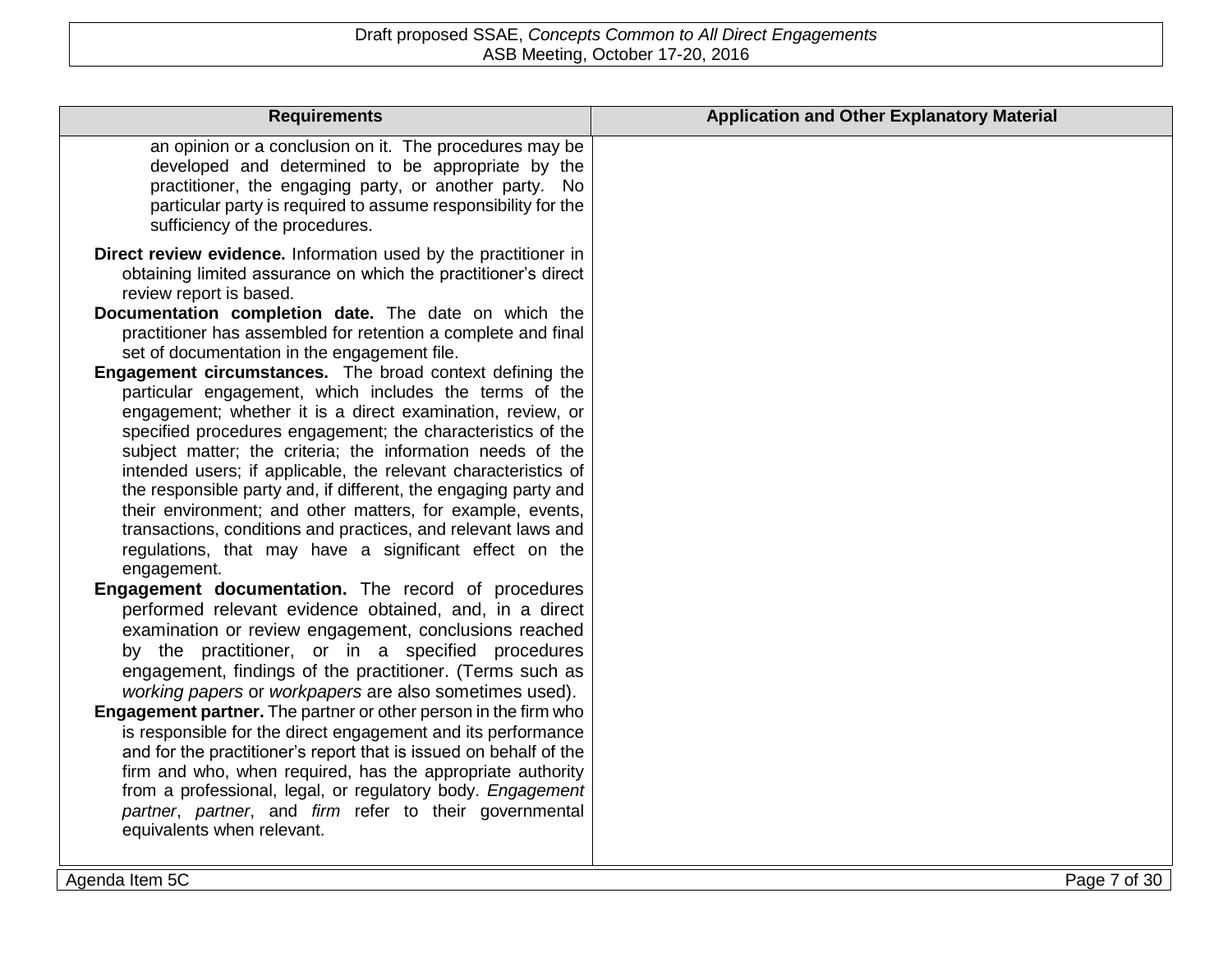| <b>Requirements</b>                                                                                                                                                                                                                                                                                                                                                                                                                                                                                                                                                                                                                                                                                                                                                                                                                                                                                                                                                                                                                                                                                                                                                                                                                                                                                                                                                                                                                                                                                                                                                                                                                                                                                                                                                                                                                                                                                                                                                                                                                      | <b>Application and Other Explanatory Material</b>                                                                                                                                                                                                                 |
|------------------------------------------------------------------------------------------------------------------------------------------------------------------------------------------------------------------------------------------------------------------------------------------------------------------------------------------------------------------------------------------------------------------------------------------------------------------------------------------------------------------------------------------------------------------------------------------------------------------------------------------------------------------------------------------------------------------------------------------------------------------------------------------------------------------------------------------------------------------------------------------------------------------------------------------------------------------------------------------------------------------------------------------------------------------------------------------------------------------------------------------------------------------------------------------------------------------------------------------------------------------------------------------------------------------------------------------------------------------------------------------------------------------------------------------------------------------------------------------------------------------------------------------------------------------------------------------------------------------------------------------------------------------------------------------------------------------------------------------------------------------------------------------------------------------------------------------------------------------------------------------------------------------------------------------------------------------------------------------------------------------------------------------|-------------------------------------------------------------------------------------------------------------------------------------------------------------------------------------------------------------------------------------------------------------------|
| Engagement team. All partners and staff performing the<br>engagement and any individuals engaged by the firm or a<br>network firm who perform procedures on the engagement.<br>This excludes a practitioner's external specialist and<br>engagement quality control reviewer engaged by the firm or a<br>network firm. The term engagement team also excludes<br>individuals within the client's internal audit function who<br>provide direct assistance.<br><b>Engaging party.</b> The party(ies) that engages the practitioner to<br>perform the specified procedures engagement. (Ref: par.<br>Y.A16<br>Evidence. Information used by the practitioner in arriving at the<br>opinion, conclusion, or findings on which the practitioner's<br>report is based.<br>Firm. A form of organization permitted by law or regulation whose<br>characteristics conform to resolutions of the Council of the<br>AICPA and that is engaged in the practice of public<br>accounting.<br>Fraud. An intentional act involving the use of deception that<br>results in a misstatement in the subject matter.<br>General use. Use of a practitioner's report that is not restricted to<br>specified parties.<br>Internal audit function. A function of an entity that performs<br>assurance and consulting activities designed to evaluate and<br>improve the effectiveness of the entity's governance, risk<br>management, and internal control processes.<br>Misstatement. An instance in which the subject matter does not<br>conform with the criteria. Misstatements can be intentional or<br>unintentional, qualitative or quantitative, and include<br>omissions. In certain engagements, a misstatement may be<br>referred to as a deviation, exception, or instance of<br>noncompliance.<br>Modified opinion. A qualified opinion, an adverse opinion, or a<br>disclaimer of opinion.<br>Network firm. A firm or other entity that belongs to a network, as<br>defined in ET section 0.400, Definitions (AICPA, Professional<br>Standards). | <b>Engaging Party</b> (Ref: par. Y.10)<br>Y.A16 The engaging party, depending on the circumstances, may be<br>management or those charged with governance of the responsible party, a<br>governmental body or agency, the intended users, or another third party. |
| Agenda Item 5C                                                                                                                                                                                                                                                                                                                                                                                                                                                                                                                                                                                                                                                                                                                                                                                                                                                                                                                                                                                                                                                                                                                                                                                                                                                                                                                                                                                                                                                                                                                                                                                                                                                                                                                                                                                                                                                                                                                                                                                                                           | Page 8 of 30                                                                                                                                                                                                                                                      |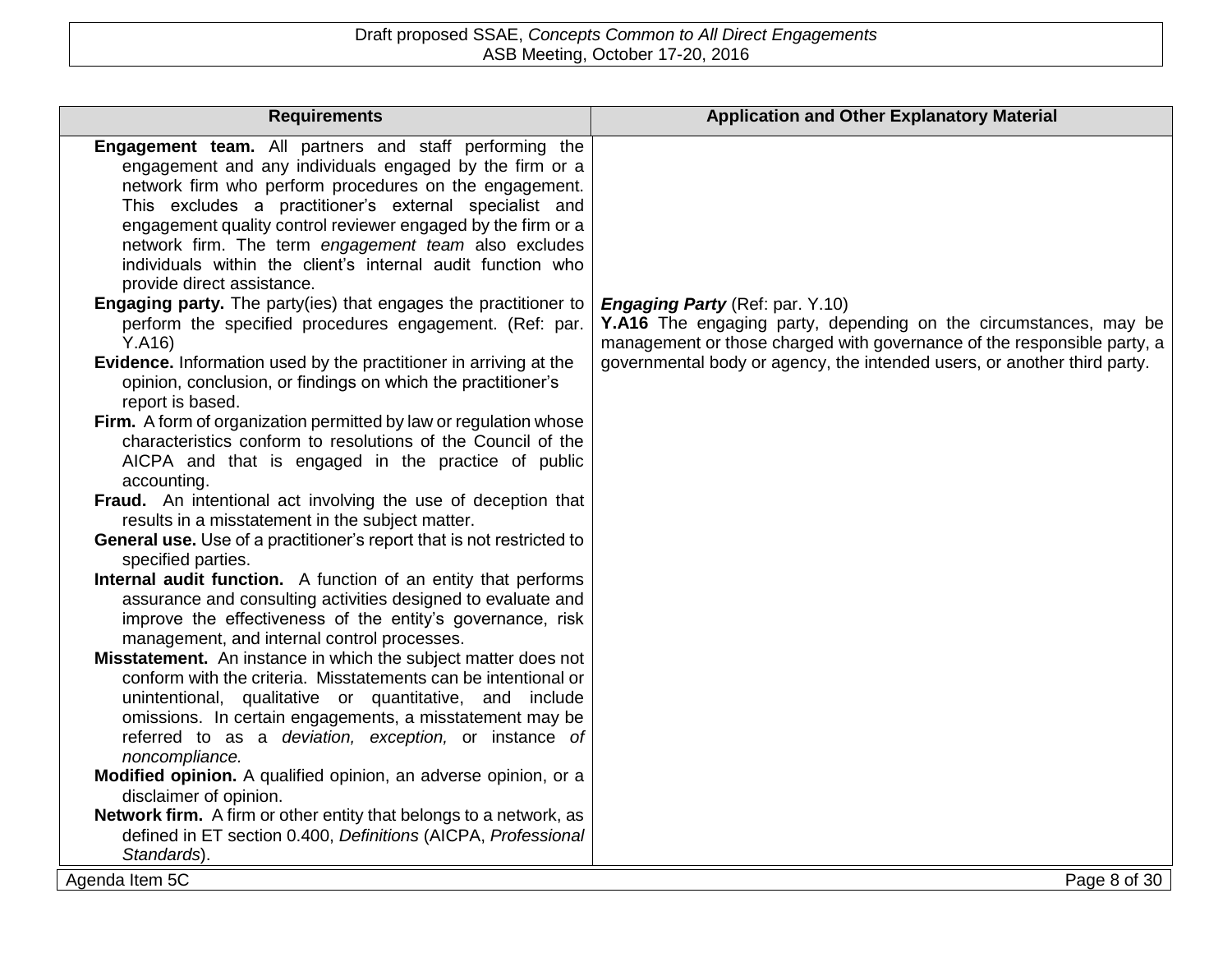| <b>Requirements</b>                                                                                               | <b>Application and Other Explanatory Material</b> |
|-------------------------------------------------------------------------------------------------------------------|---------------------------------------------------|
| Noncompliance with laws or regulations. Acts of omission or                                                       |                                                   |
| commission by the entity, either intentional or unintentional,                                                    |                                                   |
| that are contrary to the prevailing laws or regulations. Such                                                     |                                                   |
| acts include transactions entered into by, or in the name of,                                                     |                                                   |
| the entity on its behalf by those charged with governance,                                                        |                                                   |
| management, or employees.<br>Noncompliance does not                                                               |                                                   |
| include personal misconduct (unrelated to the subject matter)                                                     |                                                   |
| by those charged with governance, management, or                                                                  |                                                   |
| employees of the entity.                                                                                          |                                                   |
| Other practitioner. An independent practitioner who is not a                                                      |                                                   |
| member of the engagement team who performs work on                                                                |                                                   |
| information that will be used as evidence by the practitioner                                                     |                                                   |
| performing the specified procedures engagement. An other                                                          |                                                   |
| practitioner may be part of the practitioner's firm, a network                                                    |                                                   |
| firm, or another firm.                                                                                            |                                                   |
| Practitioner. The person or persons conducting the specified                                                      |                                                   |
| procedures engagement, usually the engagement partner or                                                          |                                                   |
| other members of the engagement team, or, as applicable,                                                          |                                                   |
| the firm. When this proposed standard expressly intends that                                                      |                                                   |
| a requirement or responsibility be fulfilled by the engagement                                                    |                                                   |
| partner, the term engagement partner, rather than<br>practitioner, is used. Engagement partner and firm are to be |                                                   |
| read as referring to their governmental equivalents when                                                          |                                                   |
| relevant.                                                                                                         |                                                   |
| Practitioner's specialist.<br>An individual or organization                                                       |                                                   |
| possessing expertise in a field other than accounting or direct                                                   |                                                   |
| engagement attestation, whose work in that field is used by                                                       |                                                   |
| the practitioner to assist the practitioner in obtaining evidence                                                 |                                                   |
| for the service being provided. A practitioner's specialist may                                                   |                                                   |
| be either a practitioner's internal specialist (who is a partner                                                  |                                                   |
| or staff, including temporary staff, of the practitioner's firm or                                                |                                                   |
| a network firm) or a practitioner's external specialist. Partner                                                  |                                                   |
| and firm refer to their governmental equivalents when                                                             |                                                   |
| relevant.                                                                                                         |                                                   |
| Professional judgment. The application of relevant training,                                                      |                                                   |
| knowledge, and experience, within the context provided by                                                         |                                                   |
| direct attestation and ethical standards in making informed                                                       |                                                   |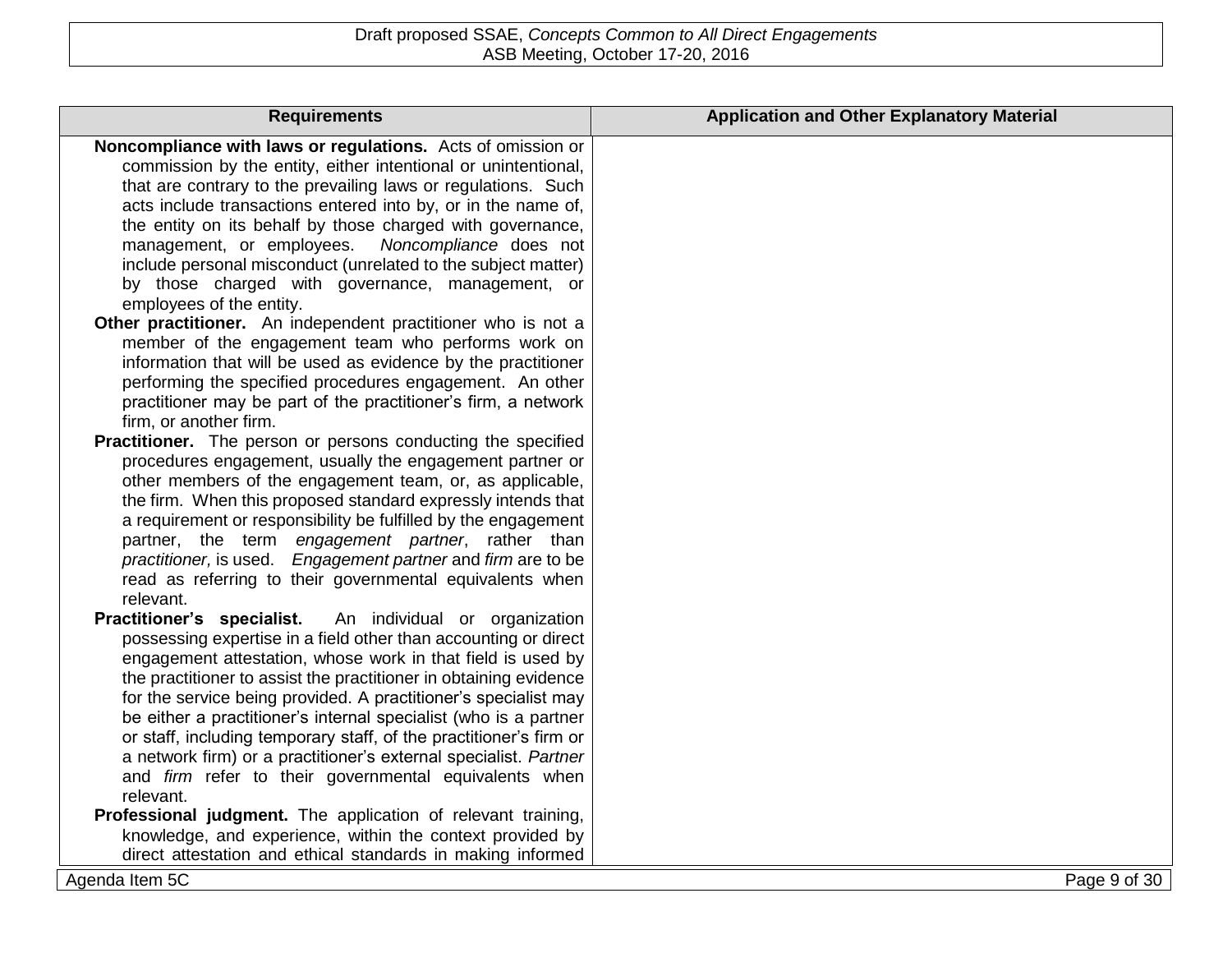| <b>Requirements</b>                                                                                                                                                                                                                                                                                                                                                                                                                                                                                                                                                                                                                                                                                                                                                                                  | <b>Application and Other Explanatory Material</b>                                                                                                                                                                                                                                                                                                                                                |
|------------------------------------------------------------------------------------------------------------------------------------------------------------------------------------------------------------------------------------------------------------------------------------------------------------------------------------------------------------------------------------------------------------------------------------------------------------------------------------------------------------------------------------------------------------------------------------------------------------------------------------------------------------------------------------------------------------------------------------------------------------------------------------------------------|--------------------------------------------------------------------------------------------------------------------------------------------------------------------------------------------------------------------------------------------------------------------------------------------------------------------------------------------------------------------------------------------------|
| decisions about the courses of action that are appropriate in<br>the circumstances of the direct attestation engagement.<br>Professional skepticism. An attitude that includes a questioning<br>mind, being alert to conditions that may indicate possible<br>misstatement due to fraud or error, and a critical assessment<br>of evidence.<br>Reasonable assurance. A high, but not absolute, level of<br>assurance.<br>Report release date. The date on which the practitioner grants<br>the engaging party permission to use the practitioner's report.<br>Responsible party. The party(ies) responsible for the subject<br>matter. For purposes of [reference the specified procedures<br>standard], the responsible party is the party that identifies the<br>subject matter of the engagement. |                                                                                                                                                                                                                                                                                                                                                                                                  |
| Specified party. The intended user(s) to whom use of the written<br>practitioner's report is limited.<br>The phenomenon that is measured or<br>Subject matter.                                                                                                                                                                                                                                                                                                                                                                                                                                                                                                                                                                                                                                       |                                                                                                                                                                                                                                                                                                                                                                                                  |
| established by applying criteria.                                                                                                                                                                                                                                                                                                                                                                                                                                                                                                                                                                                                                                                                                                                                                                    |                                                                                                                                                                                                                                                                                                                                                                                                  |
| Sufficiency of direct examination evidence. The measure of<br>the quantity of direct examination evidence. The quantity of<br>the direct examination evidence needed is affected by the<br>risks of material misstatement and also by the quality of such<br>evidence.                                                                                                                                                                                                                                                                                                                                                                                                                                                                                                                               |                                                                                                                                                                                                                                                                                                                                                                                                  |
| Sufficiency of direct review evidence. The measure of the<br>quantity of direct review evidence. The quantity of the direct<br>review evidence needed is affected by the risks of material<br>misstatement and also by the quality of such evidence.                                                                                                                                                                                                                                                                                                                                                                                                                                                                                                                                                 |                                                                                                                                                                                                                                                                                                                                                                                                  |
| Test of controls. A procedure designed to evaluate the operating<br>effectiveness of controls in preventing, or detecting and<br>correcting, material misstatements in the subject matter.                                                                                                                                                                                                                                                                                                                                                                                                                                                                                                                                                                                                           | Appropriate Party(ies) (Ref: par. Y.11)<br>Y.A17 Management and governance structures vary by entity, reflecting<br>influences such as size and ownership characteristics. Such diversity                                                                                                                                                                                                        |
| Y.11 For the purposes of the attestation standards, references to<br>appropriate party(ies) should be read hereafter as the responsible<br>party or the engaging party, as appropriate. (Ref: par. Y.A17)                                                                                                                                                                                                                                                                                                                                                                                                                                                                                                                                                                                            | means that it is not possible for the direct engagement attestation standards<br>to specify for all engagements the person(s) with whom the practitioner is<br>to interact regarding particular matters. For example, an entity may be a<br>segment of an organization and not a separate legal entity. In such cases,<br>identifying the appropriate management personnel or those charged with |
| Agenda Item 5C                                                                                                                                                                                                                                                                                                                                                                                                                                                                                                                                                                                                                                                                                                                                                                                       | Page 10 of 30                                                                                                                                                                                                                                                                                                                                                                                    |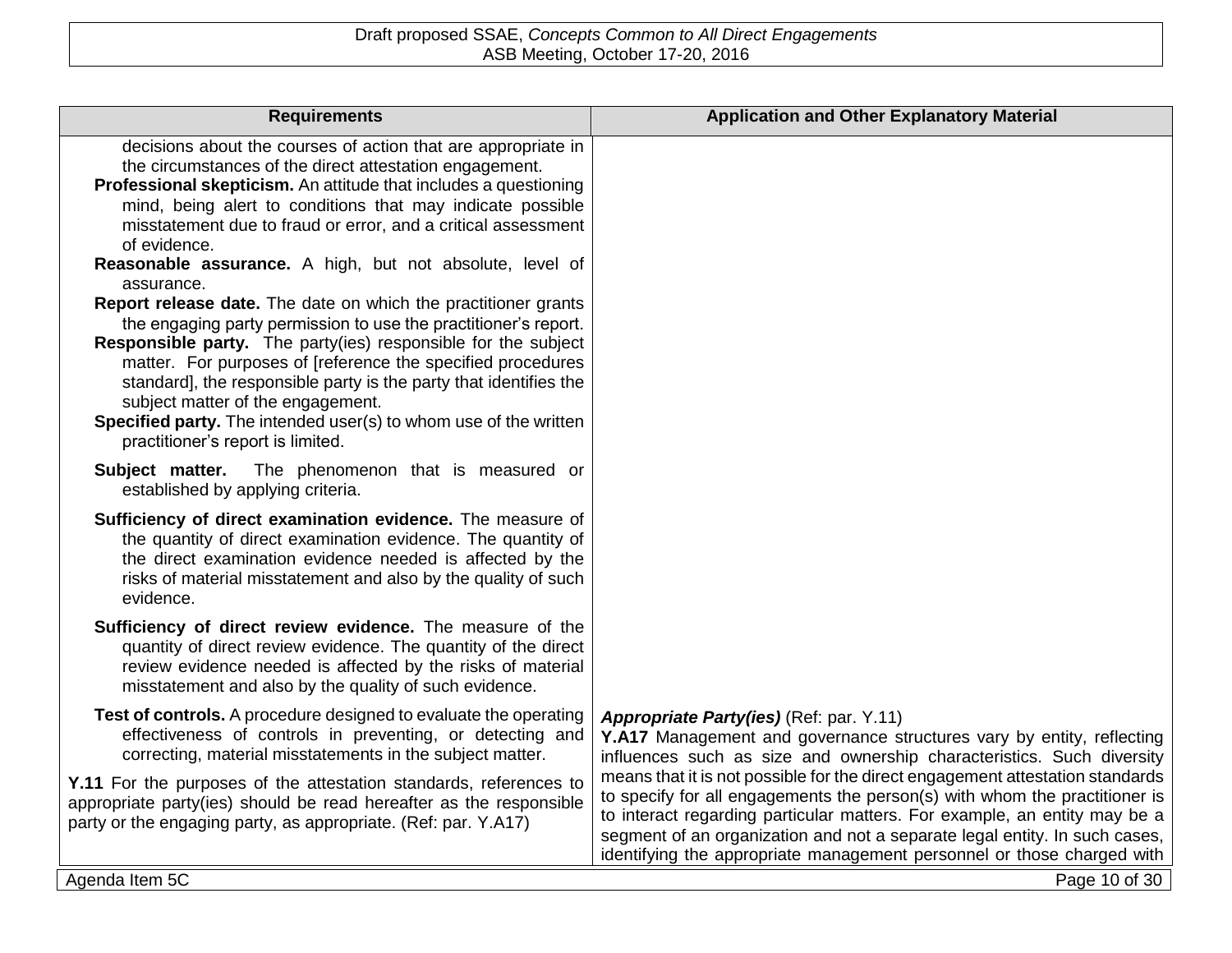| <b>Requirements</b>                                                                                                                                                                                                                                                              | <b>Application and Other Explanatory Material</b>                                                                                                                                                                                                                                                                                                                                                                                                                                                               |
|----------------------------------------------------------------------------------------------------------------------------------------------------------------------------------------------------------------------------------------------------------------------------------|-----------------------------------------------------------------------------------------------------------------------------------------------------------------------------------------------------------------------------------------------------------------------------------------------------------------------------------------------------------------------------------------------------------------------------------------------------------------------------------------------------------------|
|                                                                                                                                                                                                                                                                                  | governance with whom to communicate may require the exercise of<br>professional judgment.                                                                                                                                                                                                                                                                                                                                                                                                                       |
| <b>Requirements</b>                                                                                                                                                                                                                                                              |                                                                                                                                                                                                                                                                                                                                                                                                                                                                                                                 |
| Conduct of a Direct Engagement in Accordance With the Direct<br><b>Engagement Standards</b>                                                                                                                                                                                      | Conduct of a Direct Engagement in Accordance With the Direct<br><b>Engagement Standards</b>                                                                                                                                                                                                                                                                                                                                                                                                                     |
| Complying With AT-C Sections That Are Relevant to the<br><b>Engagement</b>                                                                                                                                                                                                       | <b>Complying With AT-C Sections That Are Relevant to the Engagement</b><br>(Ref: par. Y.14)                                                                                                                                                                                                                                                                                                                                                                                                                     |
| Y.12 When performing a direct attestation<br>engagement, the<br>practitioner should comply with<br>this section; and                                                                                                                                                             |                                                                                                                                                                                                                                                                                                                                                                                                                                                                                                                 |
| sections Z (on direct examination and review engagements)<br>or X (on specified procedures engagements), as applicable.                                                                                                                                                          |                                                                                                                                                                                                                                                                                                                                                                                                                                                                                                                 |
| Y.13 The practitioner should not represent compliance with this<br>section unless the practitioner has complied with the relevant<br>requirements of this section.                                                                                                               |                                                                                                                                                                                                                                                                                                                                                                                                                                                                                                                 |
| Y.14 Reports issued by a practitioner in connection with services<br>performed under other professional standards should be written to be<br>clearly distinguishable from and not confused with reports issued<br>under the direct engagement standards. (Ref: par. Y.A18-Y.A19) | Y.A18 A practitioner's report that merely excludes the phrase "was<br>conducted in accordance with attestation standards established by the<br>American Institute of Certified Public Accountants" but is otherwise similar<br>to a practitioner's direct examination, direct review, or specified procedures<br>report is an example of a practitioner's report that is not clearly<br>distinguishable from, and could be confused with, a report issued under the<br>direct engagement attestation standards. |
|                                                                                                                                                                                                                                                                                  | Y.A19 Paragraph Y.14 does not prohibit combining reports issued by a<br>practitioner under the attestation standards with reports issued under other<br>professional standards.                                                                                                                                                                                                                                                                                                                                 |
| <b>Text of an AT-C Section</b>                                                                                                                                                                                                                                                   | Text of an AT-C Section (Ref: par. Y.15)                                                                                                                                                                                                                                                                                                                                                                                                                                                                        |
| <b>Y.15</b> The practitioner should have an understanding of the entire text<br>of each AT-C section that is relevant to the engagement being<br>performed, including its application and other explanatory material,                                                            | Y.A20 The AT-C sections contain the objectives of the practitioner and<br>requirements designed to enable the practitioner to meet those objectives.<br>In addition, they contain related guidance in the form of application and<br>other explanatory material, introductory material that provides context<br>relevant to a proper understanding of the section, and definitions.                                                                                                                             |
| Agenda Item 5C                                                                                                                                                                                                                                                                   | Page 11 of 30                                                                                                                                                                                                                                                                                                                                                                                                                                                                                                   |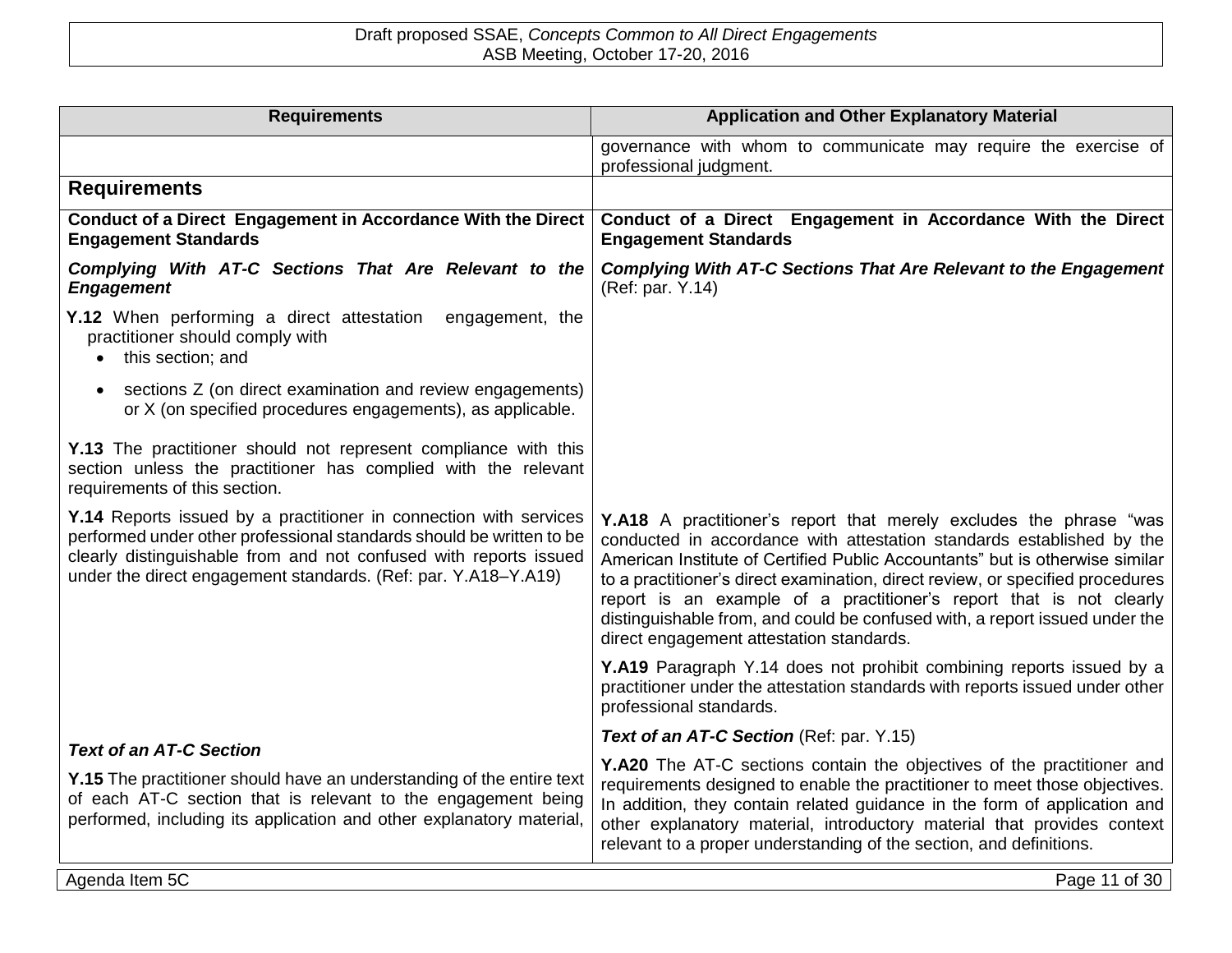| <b>Requirements</b>                                                                        | <b>Application and Other Explanatory Material</b>                                                                                                                                                                                                                                                                                                                                                                                                   |
|--------------------------------------------------------------------------------------------|-----------------------------------------------------------------------------------------------------------------------------------------------------------------------------------------------------------------------------------------------------------------------------------------------------------------------------------------------------------------------------------------------------------------------------------------------------|
| to understand its objectives and apply its requirements properly. (Ref:<br>par. .A20-.A25) | Y.A21 Introductory material may include, as needed, such matters as an<br>explanation of the following:<br>The purpose and scope of the AT-C section, including how the AT-C<br>section relates to other AT-C sections<br>The subject matter of the AT-C section<br>The respective responsibilities of the practitioner and others<br>regarding the subject matter of the AT-C section<br>The context in which the AT-C section is set<br>$\bullet$ |
|                                                                                            | Y.A22 The application and other explanatory material provides further<br>explanation of the requirements of an AT-C section and guidance for<br>carrying them out. In particular, it may                                                                                                                                                                                                                                                            |
|                                                                                            | a. explain more precisely what a requirement means or is intended to<br>cover and                                                                                                                                                                                                                                                                                                                                                                   |
|                                                                                            | b. include examples of procedures that may be appropriate in the<br>circumstances.                                                                                                                                                                                                                                                                                                                                                                  |
|                                                                                            | Although such guidance does not, in itself, impose a requirement, it may<br>explain the proper application of the requirements of an AT-C section. The<br>application and other explanatory material may also provide background<br>information on matters addressed in an AT-C section. They do not,<br>however, limit or reduce the responsibility of the practitioner to apply and<br>comply with the requirements in applicable AT-C sections.  |
|                                                                                            | Y.A23 The practitioner is required by paragraph Y.15 to understand the<br>application and other explanatory material. How the practitioner applies the<br>guidance in the engagement depends on the exercise of professional<br>judgment in the circumstances consistent with the objective of the section.<br>The words may, might, and could are used to describe these actions and<br>procedures.                                                |
|                                                                                            | Y.A24 An AT-C section may include, in a separate section under the<br>heading "Definition(s)," a description of the meanings attributed to certain<br>terms for purposes of the AT-C section. These are provided to assist in the<br>consistent application and interpretation of the AT-C section and are not<br>intended to override definitions that may be established for other purposes,                                                      |
| Agenda Item 5C                                                                             | Page 12 of 30                                                                                                                                                                                                                                                                                                                                                                                                                                       |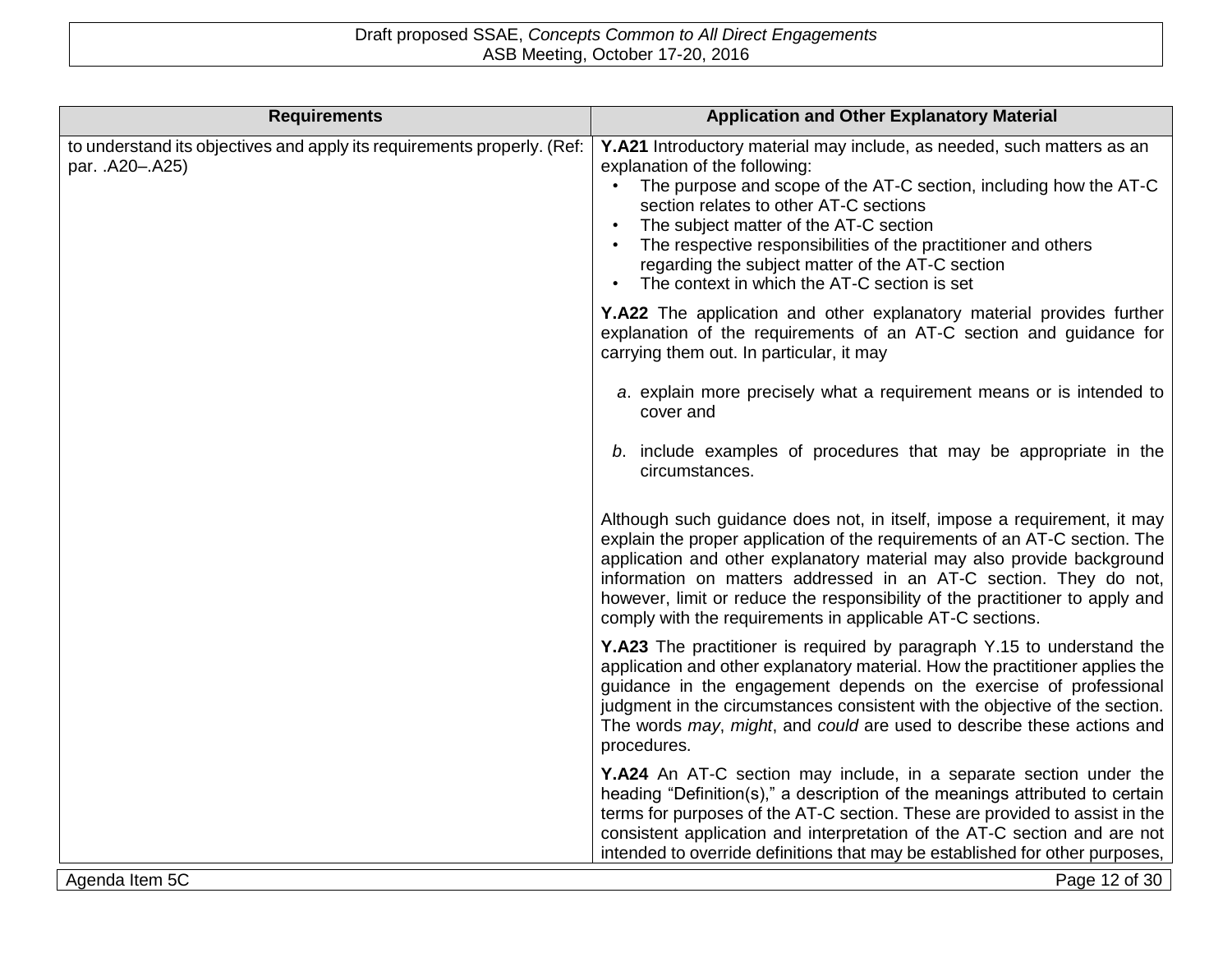| <b>Requirements</b>                                                                                                                                                                                                                                                                                                                                                                                                                                    | <b>Application and Other Explanatory Material</b>                                                                                                                                                                                                                                                                                                                       |
|--------------------------------------------------------------------------------------------------------------------------------------------------------------------------------------------------------------------------------------------------------------------------------------------------------------------------------------------------------------------------------------------------------------------------------------------------------|-------------------------------------------------------------------------------------------------------------------------------------------------------------------------------------------------------------------------------------------------------------------------------------------------------------------------------------------------------------------------|
|                                                                                                                                                                                                                                                                                                                                                                                                                                                        | whether in law, regulation, or otherwise. Unless otherwise indicated, those<br>terms will carry the same meanings in all AT-C sections.                                                                                                                                                                                                                                 |
|                                                                                                                                                                                                                                                                                                                                                                                                                                                        | <b>Y.A25</b> Appendixes form part of the application and other explanatory<br>material. The purpose and intended use of an appendix are explained in<br>the body of the related AT-C section or within the title and introduction of<br>the appendix itself.                                                                                                            |
|                                                                                                                                                                                                                                                                                                                                                                                                                                                        | <b>Complying With Relevant Requirements (Ref: par. Y.17)</b>                                                                                                                                                                                                                                                                                                            |
|                                                                                                                                                                                                                                                                                                                                                                                                                                                        |                                                                                                                                                                                                                                                                                                                                                                         |
| <b>Complying With Relevant Requirements</b>                                                                                                                                                                                                                                                                                                                                                                                                            |                                                                                                                                                                                                                                                                                                                                                                         |
| Y.16 Subject to paragraph .20, the practitioner should comply with<br>each requirement of the AT-C sections that is relevant to the direct<br>engagement being performed, unless, in the circumstances of the<br>engagement,                                                                                                                                                                                                                           |                                                                                                                                                                                                                                                                                                                                                                         |
| a. the entire AT-C section is not relevant, or                                                                                                                                                                                                                                                                                                                                                                                                         |                                                                                                                                                                                                                                                                                                                                                                         |
| b. the requirement is not relevant because it is conditional, and<br>the condition does not exist.                                                                                                                                                                                                                                                                                                                                                     | <b>Y.A26</b> In certain attestation engagements, the practitioner also may be<br>required to comply with other requirements in addition to the attestation<br>standards. The attestation standards do not override law or regulation that                                                                                                                               |
| Y.17 When a practitioner undertakes a direct attestation engagement<br>for the benefit of a government body or agency and agrees to follow<br>specified government standards, guides, procedures, statutes, rules,<br>and regulations, the practitioner should comply with those                                                                                                                                                                       | governs the attestation engagement. In the event that such law or<br>regulation differs from attestation standards, an attestation engagement<br>conducted only in accordance with law or regulation will not necessarily<br>comply with the attestation standards.                                                                                                     |
| governmental requirements as well as the applicable AT-C sections.<br>(Ref: par. Y.A26)                                                                                                                                                                                                                                                                                                                                                                | <b>Practitioner's Report Prescribed by Law or Regulation (Ref: par. Y.18)</b>                                                                                                                                                                                                                                                                                           |
| <b>Practitioner's Report Prescribed by Law or Regulation</b>                                                                                                                                                                                                                                                                                                                                                                                           | Y.A27 Some report forms can be made acceptable by inserting additional<br>wording to include the elements required by sections [insert sections for<br>Direct Engagements and Specified Procedures]. Some report forms                                                                                                                                                  |
| Y.18 If the practitioner is required by law or regulation to use a<br>specific layout, form, or wording of the practitioner's report and the<br>prescribed form of report is not acceptable or would cause a<br>practitioner to make a statement that the practitioner has no basis to<br>make, the practitioner should reword the prescribed form of report or<br>attach an appropriately worded separate practitioner's report. (Ref:<br>par. Y.A27) | required by law or regulation can be made acceptable only by complete<br>revision because the prescribed language of the practitioner's report calls<br>for statements by the practitioner that are not consistent with the<br>practitioner's function or responsibility, for example, a report form that<br>requests the practitioner to "certify" the subject matter. |
| Agenda Item 5C                                                                                                                                                                                                                                                                                                                                                                                                                                         | Page 13 of 30                                                                                                                                                                                                                                                                                                                                                           |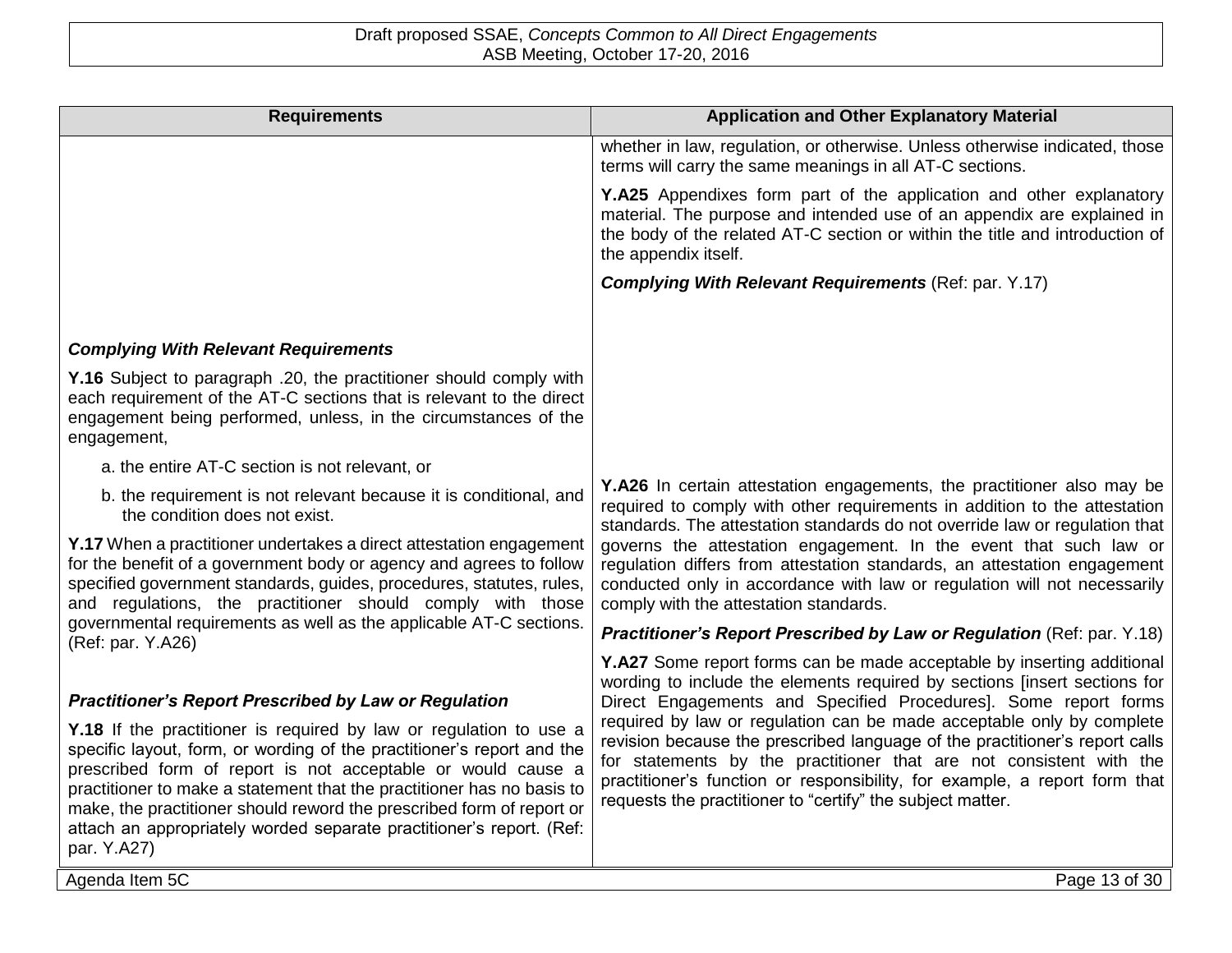| <b>Requirements</b>                                                                                                                                                                                                                                                                                                                                                                                                                                                                                                                                                                                                                 | <b>Application and Other Explanatory Material</b>                                                                                                                                                                                                                                                                                                                                                                                                                                                                                                                                                                                    |
|-------------------------------------------------------------------------------------------------------------------------------------------------------------------------------------------------------------------------------------------------------------------------------------------------------------------------------------------------------------------------------------------------------------------------------------------------------------------------------------------------------------------------------------------------------------------------------------------------------------------------------------|--------------------------------------------------------------------------------------------------------------------------------------------------------------------------------------------------------------------------------------------------------------------------------------------------------------------------------------------------------------------------------------------------------------------------------------------------------------------------------------------------------------------------------------------------------------------------------------------------------------------------------------|
| Defining Professional Requirements in the Direct Engagement<br><b>Standards</b>                                                                                                                                                                                                                                                                                                                                                                                                                                                                                                                                                     |                                                                                                                                                                                                                                                                                                                                                                                                                                                                                                                                                                                                                                      |
| Y.19 The direct engagement standards use the following two<br>categories of professional requirements, identified by specific<br>terms, to describe the degree of responsibility it imposes on<br>practitioners:<br>• Unconditional requirements. The practitioner must comply<br>with an unconditional requirement in all cases in which such<br>requirement is relevant. The direct engagement standards<br>use the word <i>must</i> to indicate an unconditional requirement.                                                                                                                                                    |                                                                                                                                                                                                                                                                                                                                                                                                                                                                                                                                                                                                                                      |
| • Presumptively mandatory requirements. The practitioner<br>must comply with a presumptively mandatory requirement in<br>all cases in which such a requirement is relevant, except in<br>rare circumstances discussed in paragraph .20. The direct<br>engagement standards use the word should to indicate a<br>presumptively mandatory requirement.                                                                                                                                                                                                                                                                                | Departure From a Relevant Requirement (Ref: par. Y.20)                                                                                                                                                                                                                                                                                                                                                                                                                                                                                                                                                                               |
| <b>Departure From a Relevant Requirement</b>                                                                                                                                                                                                                                                                                                                                                                                                                                                                                                                                                                                        | Y.A28 Paragraph Y.47 prescribes documentation requirements when the                                                                                                                                                                                                                                                                                                                                                                                                                                                                                                                                                                  |
| Y.20 In rare circumstances, the practitioner may judge it necessary<br>to depart from a relevant presumptively mandatory requirement. In<br>such circumstances, the practitioner should perform alternative<br>procedures to achieve the intent of that requirement. The need for<br>the practitioner to depart from a relevant, presumptively mandatory<br>requirement is expected to arise only when the requirement is for a<br>specific procedure to be performed and, in the specific circumstances<br>of the engagement, that procedure would be ineffective in achieving<br>the intent of the requirement. (Ref: par. Y.A28) | circumstances described in paragraph Y.20 occur.                                                                                                                                                                                                                                                                                                                                                                                                                                                                                                                                                                                     |
| <b>Interpretive Publications</b>                                                                                                                                                                                                                                                                                                                                                                                                                                                                                                                                                                                                    | <b>Interpretive Publications (Ref: par. Y.21)</b>                                                                                                                                                                                                                                                                                                                                                                                                                                                                                                                                                                                    |
| Y.21 The practitioner should consider applicable interpretive<br>publications in planning and performing the direct engagement. (Ref:<br>par. Y.A29)                                                                                                                                                                                                                                                                                                                                                                                                                                                                                | Y.A29 Interpretive publications are not attestation standards. Interpretive<br>publications are recommendations on the application of the attestation<br>standards in specific circumstances, including engagements for entities in<br>specialized industries. An interpretive publication is issued under the<br>authority of the relevant senior technical committee after all members of the<br>committee have been provided an opportunity to consider and comment on<br>whether the proposed interpretive publication is consistent with the<br>attestation<br>standards.<br>Examples<br>of interpretive<br>publications<br>are |
| Agenda Item 5C                                                                                                                                                                                                                                                                                                                                                                                                                                                                                                                                                                                                                      | Page 14 of 30                                                                                                                                                                                                                                                                                                                                                                                                                                                                                                                                                                                                                        |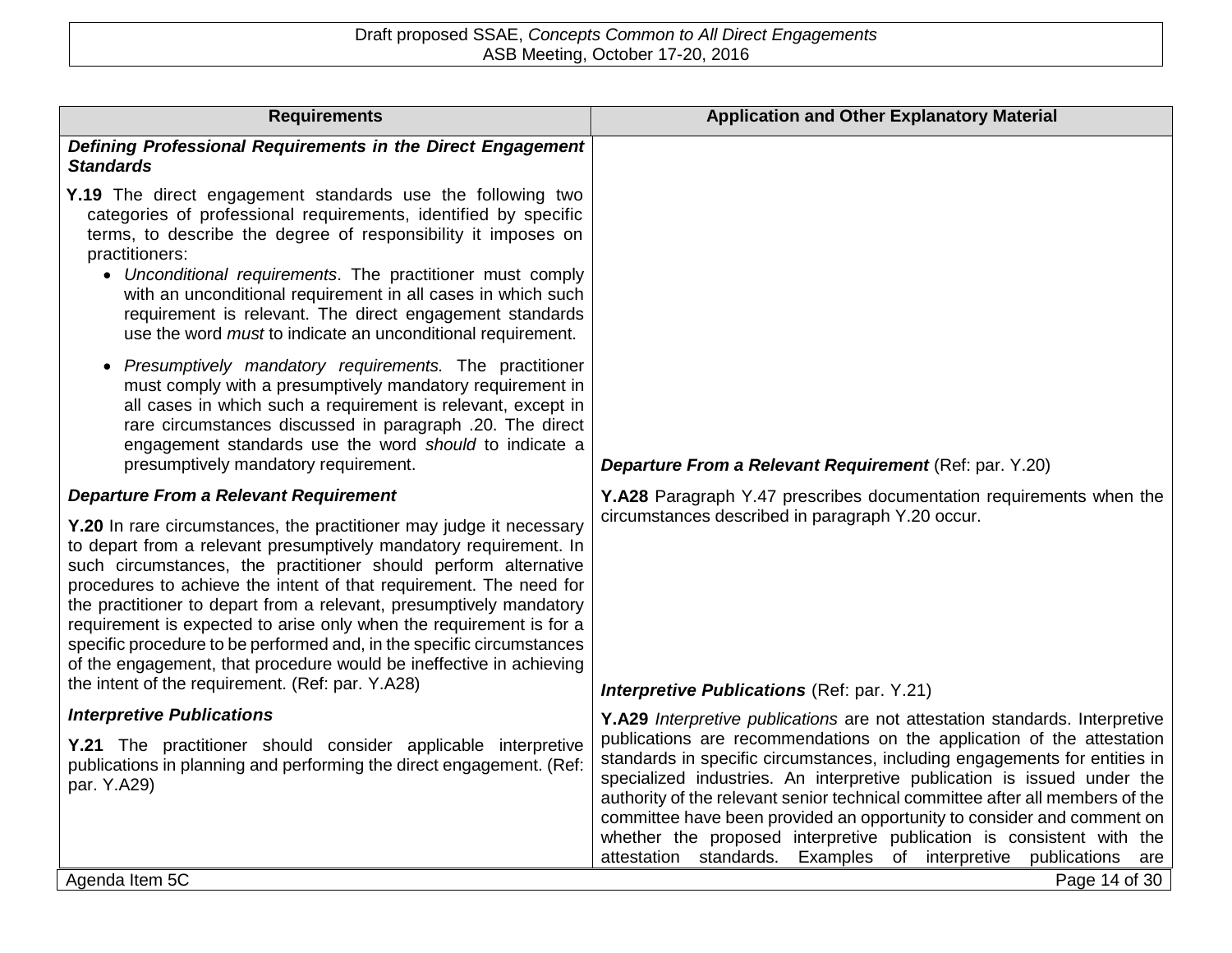| <b>Requirements</b>                                                                                                                                                                                                                                                                                                                             | <b>Application and Other Explanatory Material</b>                                                                                                                                                                                                                                                                                                                                                                                                                                                                                                                                                                                                                                                                                                                   |
|-------------------------------------------------------------------------------------------------------------------------------------------------------------------------------------------------------------------------------------------------------------------------------------------------------------------------------------------------|---------------------------------------------------------------------------------------------------------------------------------------------------------------------------------------------------------------------------------------------------------------------------------------------------------------------------------------------------------------------------------------------------------------------------------------------------------------------------------------------------------------------------------------------------------------------------------------------------------------------------------------------------------------------------------------------------------------------------------------------------------------------|
|                                                                                                                                                                                                                                                                                                                                                 | interpretations of the attestation standards, exhibits to the AT-C sections,<br>and attestation guidance included in AICPA guides and attestation<br>Statements of Position (SOPs). Interpretations of the AT-C sections and<br>exhibits are included within the AT-C sections in AICPA Professional<br>Standards. AICPA guides and attestation SOPs are listed in AT-C appendix<br>A, "AICPA Guides and Statements of Position," of AICPA Professional<br>Standards.                                                                                                                                                                                                                                                                                               |
|                                                                                                                                                                                                                                                                                                                                                 | Other Direct Engagement Publications (Ref: par. Y.22)                                                                                                                                                                                                                                                                                                                                                                                                                                                                                                                                                                                                                                                                                                               |
| <b>Other Direct Engagement Publications</b><br><b>Y.22</b> In applying the guidance included in an other direct engagement<br>publication, the practitioner should, exercising professional<br>judgment, assess the relevance and appropriateness of such<br>guidance to the circumstances of the direct engagement. (Ref: par.<br>Y.A30-Y.A32) | Y.A30 Other attestation publications have no authoritative status;<br>however, they may help the practitioner understand and apply this<br>proposed standard. The practitioner is not expected to be aware of the full<br>body of other attestation publications.                                                                                                                                                                                                                                                                                                                                                                                                                                                                                                   |
|                                                                                                                                                                                                                                                                                                                                                 | Y.A31 Although the practitioner determines the relevance of these<br>publications in accordance with paragraph X.19, the practitioner may<br>presume that other attestation publications published by the AICPA that<br>have been reviewed by the AICPA Audit and Attest Standards staff are<br>appropriate.                                                                                                                                                                                                                                                                                                                                                                                                                                                        |
|                                                                                                                                                                                                                                                                                                                                                 | Y.A32 When determining whether an other attestation publication that has<br>not been reviewed by the AICPA Audit and Attest Standards staff is<br>appropriate to the circumstances of the engagement, the accountant may<br>wish to consider the degree to which the publication is recognized as being<br>helpful in understanding and applying this proposed standard and the<br>degree to which the issuer or author is recognized as an authority in matters<br>addressing attestation engagements. An other attestation publication that<br>has not been reviewed by the AICPA Audit and Attest Standards staff that<br>contradicts an other attestation publication that has been reviewed by the<br>AICPA Audit and Attest Standards staff is inappropriate. |
| <b>Acceptance and Continuance</b>                                                                                                                                                                                                                                                                                                               |                                                                                                                                                                                                                                                                                                                                                                                                                                                                                                                                                                                                                                                                                                                                                                     |
| Y.23 The engagement partner should be satisfied that appropriate<br>procedures regarding the acceptance and continuance of client<br>relationships and direct engagements have been followed and should<br>determine that conclusions reached in this regard are appropriate.                                                                   |                                                                                                                                                                                                                                                                                                                                                                                                                                                                                                                                                                                                                                                                                                                                                                     |
| <b>Independence and Ethical Requirements</b>                                                                                                                                                                                                                                                                                                    | Independence and Ethical Requirements (Ref: par. Y.24)                                                                                                                                                                                                                                                                                                                                                                                                                                                                                                                                                                                                                                                                                                              |
| Agenda Item 5C                                                                                                                                                                                                                                                                                                                                  | Page 15 of 30                                                                                                                                                                                                                                                                                                                                                                                                                                                                                                                                                                                                                                                                                                                                                       |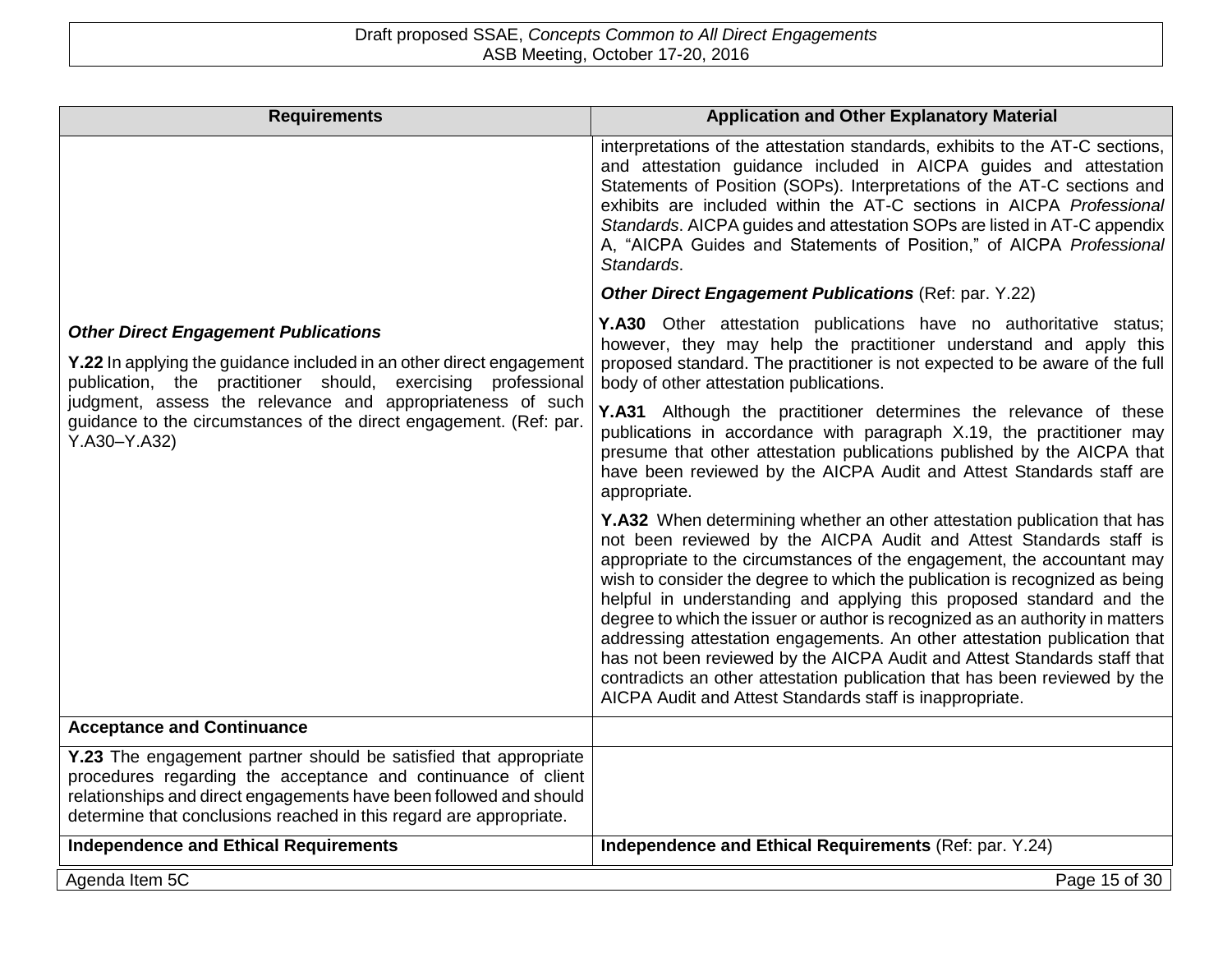| <b>Requirements</b>                                                                                                                                                                                                                                                                                                                                                                                                                                                                                                                                                                                                                                                                                                                                                                                 | <b>Application and Other Explanatory Material</b>                                                                                                                                                                                          |
|-----------------------------------------------------------------------------------------------------------------------------------------------------------------------------------------------------------------------------------------------------------------------------------------------------------------------------------------------------------------------------------------------------------------------------------------------------------------------------------------------------------------------------------------------------------------------------------------------------------------------------------------------------------------------------------------------------------------------------------------------------------------------------------------------------|--------------------------------------------------------------------------------------------------------------------------------------------------------------------------------------------------------------------------------------------|
| Y.24 A practitioner must be independent when performing a direct<br>engagement unless the practitioner is required by law or regulation<br>to accept the engagement and report on the subject matter. When<br>the practitioner is not independent but is required by law or regulation<br>to accept a specified procedures engagement and report on the<br>procedures performed and findings obtained, the practitioner's report<br>should specifically state that the practitioner is not independent. The<br>practitioner is neither required to provide, nor precluded from<br>providing, the reasons for the lack of independence; however, if the<br>practitioner chooses to provide the reasons for the lack of<br>independence, the practitioner should include all the reasons<br>therefor. |                                                                                                                                                                                                                                            |
| Y.25 The practitioner should comply with relevant ethical<br>requirements. (Ref: par. X.A33 - X.A36)                                                                                                                                                                                                                                                                                                                                                                                                                                                                                                                                                                                                                                                                                                |                                                                                                                                                                                                                                            |
|                                                                                                                                                                                                                                                                                                                                                                                                                                                                                                                                                                                                                                                                                                                                                                                                     | <b>Y.A33</b> Ethical requirements consist of those contained in the AICPA Code<br>of Professional Conduct, together with rules of state boards of accountancy<br>and applicable regulatory agencies that are more restrictive.             |
|                                                                                                                                                                                                                                                                                                                                                                                                                                                                                                                                                                                                                                                                                                                                                                                                     | <b>Y.A34</b><br>The AICPA Code of Professional Conduct establishes the<br>fundamental principles of professional ethics, which include the following:                                                                                      |
|                                                                                                                                                                                                                                                                                                                                                                                                                                                                                                                                                                                                                                                                                                                                                                                                     | Responsibilities                                                                                                                                                                                                                           |
|                                                                                                                                                                                                                                                                                                                                                                                                                                                                                                                                                                                                                                                                                                                                                                                                     | The public interest                                                                                                                                                                                                                        |
|                                                                                                                                                                                                                                                                                                                                                                                                                                                                                                                                                                                                                                                                                                                                                                                                     | Integrity                                                                                                                                                                                                                                  |
|                                                                                                                                                                                                                                                                                                                                                                                                                                                                                                                                                                                                                                                                                                                                                                                                     | Objectivity and independence                                                                                                                                                                                                               |
|                                                                                                                                                                                                                                                                                                                                                                                                                                                                                                                                                                                                                                                                                                                                                                                                     | Due care                                                                                                                                                                                                                                   |
|                                                                                                                                                                                                                                                                                                                                                                                                                                                                                                                                                                                                                                                                                                                                                                                                     | Scope and nature of services                                                                                                                                                                                                               |
|                                                                                                                                                                                                                                                                                                                                                                                                                                                                                                                                                                                                                                                                                                                                                                                                     | Y.A35 Due care requires the practitioner to discharge professional<br>responsibilities with competence and have the appropriate capabilities to<br>perform the engagement and enable an appropriate practitioner's report to<br>be issued. |
|                                                                                                                                                                                                                                                                                                                                                                                                                                                                                                                                                                                                                                                                                                                                                                                                     | Y.A36 QC section 10, A Firm's System of Quality Control, sets out the<br>firm's responsibilities to establish and maintain its system of quality control                                                                                   |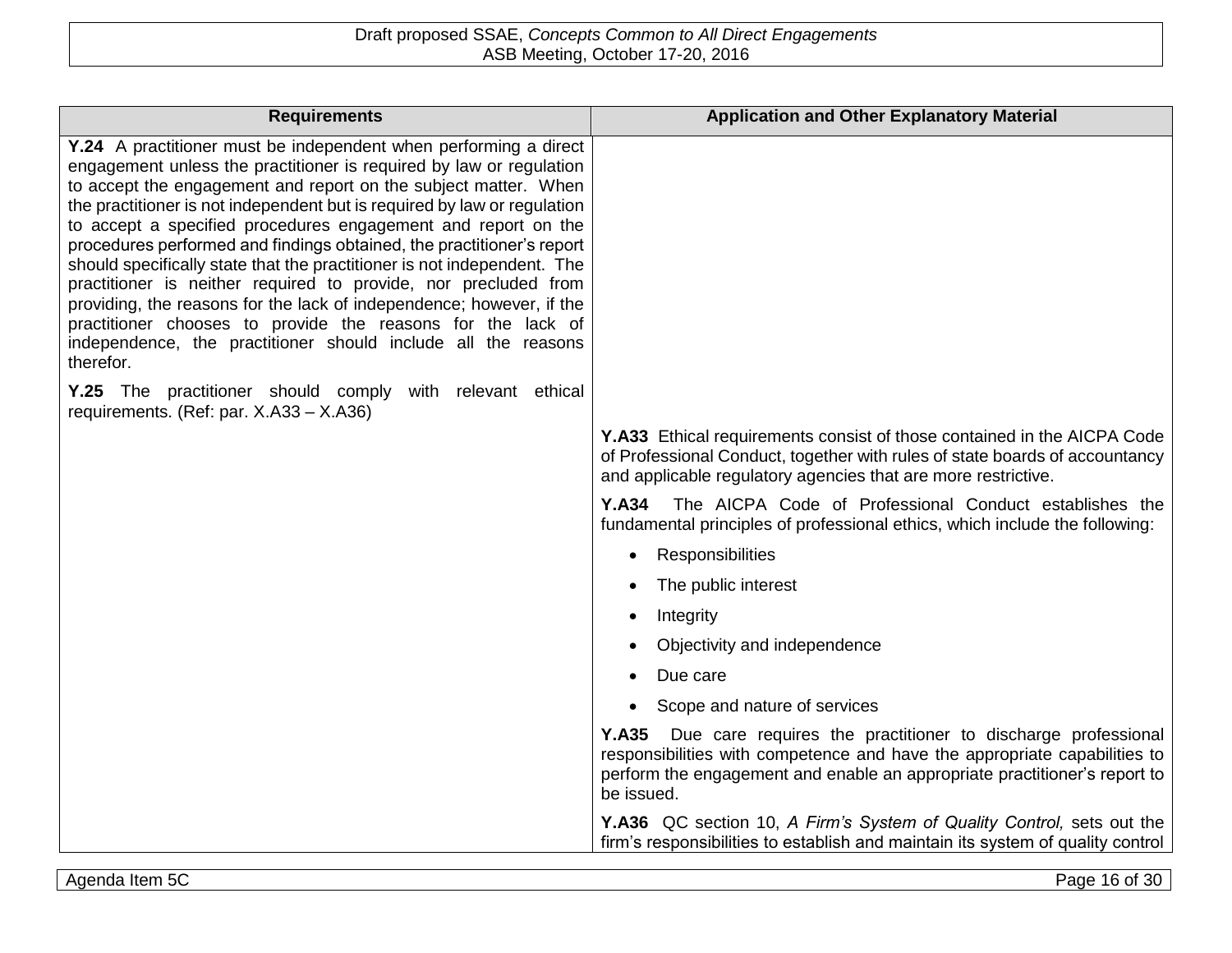| <b>Requirements</b>                                                                                                                                                                                                                                                                                                                                             | <b>Application and Other Explanatory Material</b>                                                                                                                                                                                                                                                                                                                                                                                                                                                                                                                                                                                                                                                                                                                                                                                                                                                                                                                                                                                                                                                                              |
|-----------------------------------------------------------------------------------------------------------------------------------------------------------------------------------------------------------------------------------------------------------------------------------------------------------------------------------------------------------------|--------------------------------------------------------------------------------------------------------------------------------------------------------------------------------------------------------------------------------------------------------------------------------------------------------------------------------------------------------------------------------------------------------------------------------------------------------------------------------------------------------------------------------------------------------------------------------------------------------------------------------------------------------------------------------------------------------------------------------------------------------------------------------------------------------------------------------------------------------------------------------------------------------------------------------------------------------------------------------------------------------------------------------------------------------------------------------------------------------------------------------|
|                                                                                                                                                                                                                                                                                                                                                                 | for engagements performed in accordance with the attestation standards<br>and establish policies and procedures designed to provide it with<br>reasonable assurance that the firm and its personnel comply with relevant<br>ethical requirements, including those pertaining to independence. <sup>1</sup>                                                                                                                                                                                                                                                                                                                                                                                                                                                                                                                                                                                                                                                                                                                                                                                                                     |
| <b>Preconditions for a Direct Engagement</b>                                                                                                                                                                                                                                                                                                                    | Preconditions for a Direct Engagement (Ref: par. Y.26)                                                                                                                                                                                                                                                                                                                                                                                                                                                                                                                                                                                                                                                                                                                                                                                                                                                                                                                                                                                                                                                                         |
| Y.26 In order to establish that the preconditions for a direct<br>engagement are present, the practitioner should determine both<br>of the following:<br>a. The responsible party is a party other than the practitioner.<br>b. The engagement exhibits all of the following characteristics:<br>The subject matter is appropriate. (Ref: par. .A37-.A43)<br>Τ. | Appropriateness of Subject Matter (Ref: par. Y.25b[i])<br>Y.A37 An element of the appropriateness of subject matter is the existence<br>of a reasonable basis for measuring or evaluating the subject matter. The<br>responsible party in an attestation engagement is responsible for having a<br>reasonable basis for measuring or evaluating the subject matter. What<br>constitutes a reasonable basis will depend on the nature of the subject<br>matter and other engagement circumstances. In some cases, a formal<br>process with extensive internal controls may be needed to provide the<br>responsible party with a reasonable basis for concluding that the<br>measurement or evaluation of the subject matter is free from material<br>misstatement. The fact that the practitioner will report on the subject matter<br>is not a substitute for the responsible party's own processes to have a<br>reasonable basis for measuring or evaluating the subject matter.<br>Y.A38 An appropriate subject matter<br>a. is identifiable and capable of consistent measurement or evaluation<br>against the criteria and |
|                                                                                                                                                                                                                                                                                                                                                                 | b. can be subjected to procedures for obtaining sufficient appropriate<br>evidence to support an opinion, conclusion, or findings, as<br>appropriate.                                                                                                                                                                                                                                                                                                                                                                                                                                                                                                                                                                                                                                                                                                                                                                                                                                                                                                                                                                          |
|                                                                                                                                                                                                                                                                                                                                                                 | Y.A39 If the subject matter is not appropriate for an direct examination<br>engagement, it also is not appropriate for a direct review engagement.                                                                                                                                                                                                                                                                                                                                                                                                                                                                                                                                                                                                                                                                                                                                                                                                                                                                                                                                                                             |
|                                                                                                                                                                                                                                                                                                                                                                 | Y.A40 Different subject matters have different characteristics, including the<br>degree to which information about them is qualitative versus quantitative,                                                                                                                                                                                                                                                                                                                                                                                                                                                                                                                                                                                                                                                                                                                                                                                                                                                                                                                                                                    |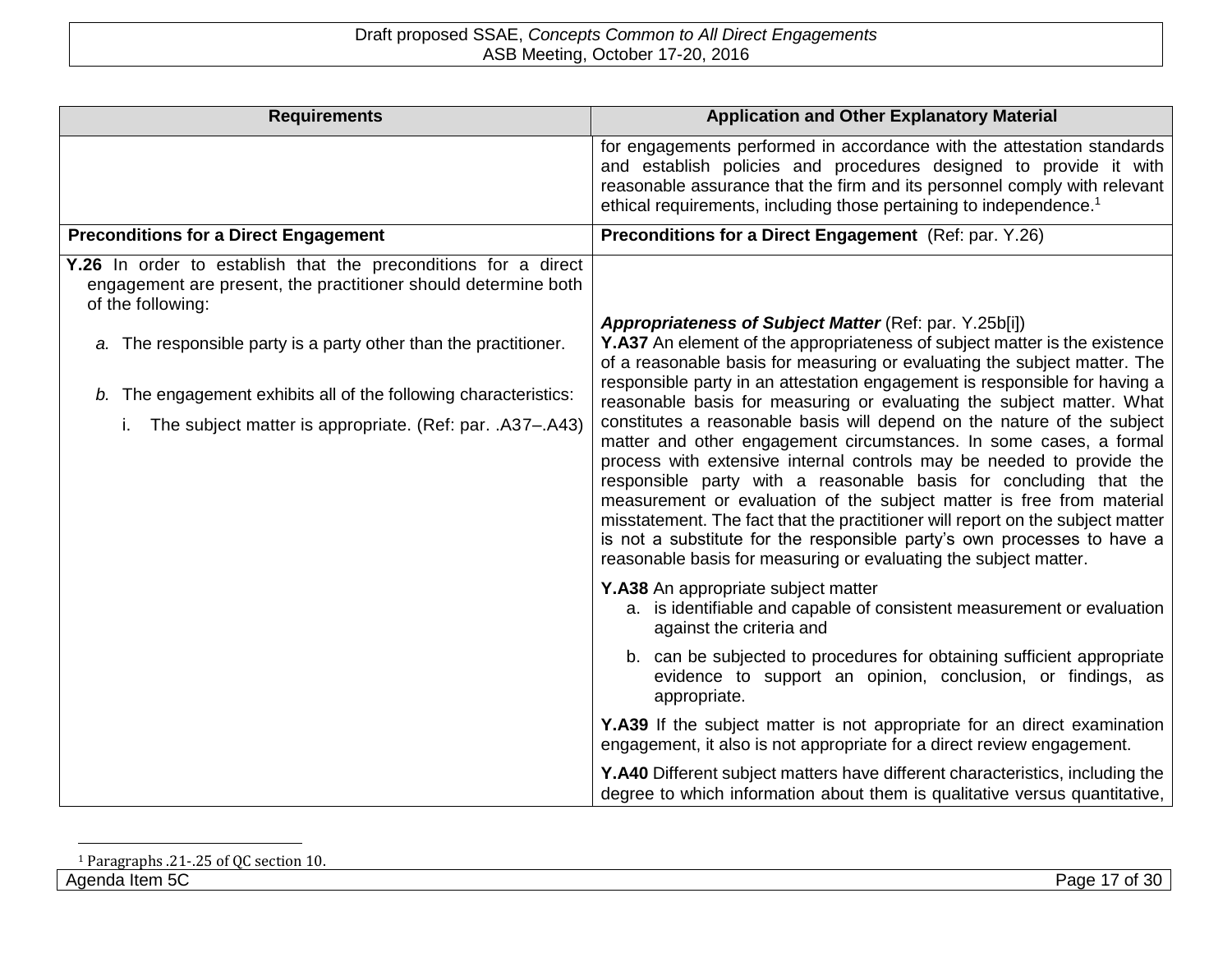| <b>Requirements</b> | <b>Application and Other Explanatory Material</b>                                                                                                                                                                                                                                                                                                                                                                                                                                                                                                                                                                                                                                                                                                                                                             |
|---------------------|---------------------------------------------------------------------------------------------------------------------------------------------------------------------------------------------------------------------------------------------------------------------------------------------------------------------------------------------------------------------------------------------------------------------------------------------------------------------------------------------------------------------------------------------------------------------------------------------------------------------------------------------------------------------------------------------------------------------------------------------------------------------------------------------------------------|
|                     | objective versus subjective, historical versus prospective, and relates to a<br>point in time or covers a period. Such characteristics affect the following:                                                                                                                                                                                                                                                                                                                                                                                                                                                                                                                                                                                                                                                  |
|                     | a. Precision with which the subject matter can be measured or<br>evaluated against criteria<br>b. The persuasiveness of available evidence                                                                                                                                                                                                                                                                                                                                                                                                                                                                                                                                                                                                                                                                    |
|                     | Y.A41 Identifying such characteristics and considering their effects assists<br>the practitioner when assessing the appropriateness of the subject matter<br>and also in determining the content of the practitioner's report.                                                                                                                                                                                                                                                                                                                                                                                                                                                                                                                                                                                |
|                     | Y.A42 In some cases, the attestation engagement may relate to only one<br>part of a broader subject matter. For example, the practitioner may be<br>engaged to examine one aspect of an entity's contribution to sustainable<br>development, such as the programs run by the entity that have positive<br>environmental outcomes, and may be aware that the practitioner has not<br>been engaged to examine more significant programs with less favorable<br>outcomes. In such cases, in determining whether the engagement exhibits<br>the characteristic of having an appropriate subject matter, it may be<br>appropriate for the practitioner to consider whether information about the<br>aspect that the practitioner is asked to examine is likely to meet the<br>information needs of intended users. |
|                     | Determining Whether to Perform an Attestation Engagement Under the<br><b>Direct Engagements Attestation Standards</b>                                                                                                                                                                                                                                                                                                                                                                                                                                                                                                                                                                                                                                                                                         |
|                     | Y.A43 Most engagements performed under the assertion-based attestation<br>standards may also be performed under the direct engagements attestation<br>standards. However, factors such as the following are relevant to the<br>practitioner's decision about whether to perform the engagement under the<br>direct engagements attestation standards:                                                                                                                                                                                                                                                                                                                                                                                                                                                         |
|                     | Law or regulation may require that the engagement be performed<br>under the assertion based attestation standards                                                                                                                                                                                                                                                                                                                                                                                                                                                                                                                                                                                                                                                                                             |
|                     | The subject matter is internal control based on the COSO criteria. If<br>management is unable to provide an assertion because it is unable                                                                                                                                                                                                                                                                                                                                                                                                                                                                                                                                                                                                                                                                    |
| Agenda Item 5C      | Page 18 of 30                                                                                                                                                                                                                                                                                                                                                                                                                                                                                                                                                                                                                                                                                                                                                                                                 |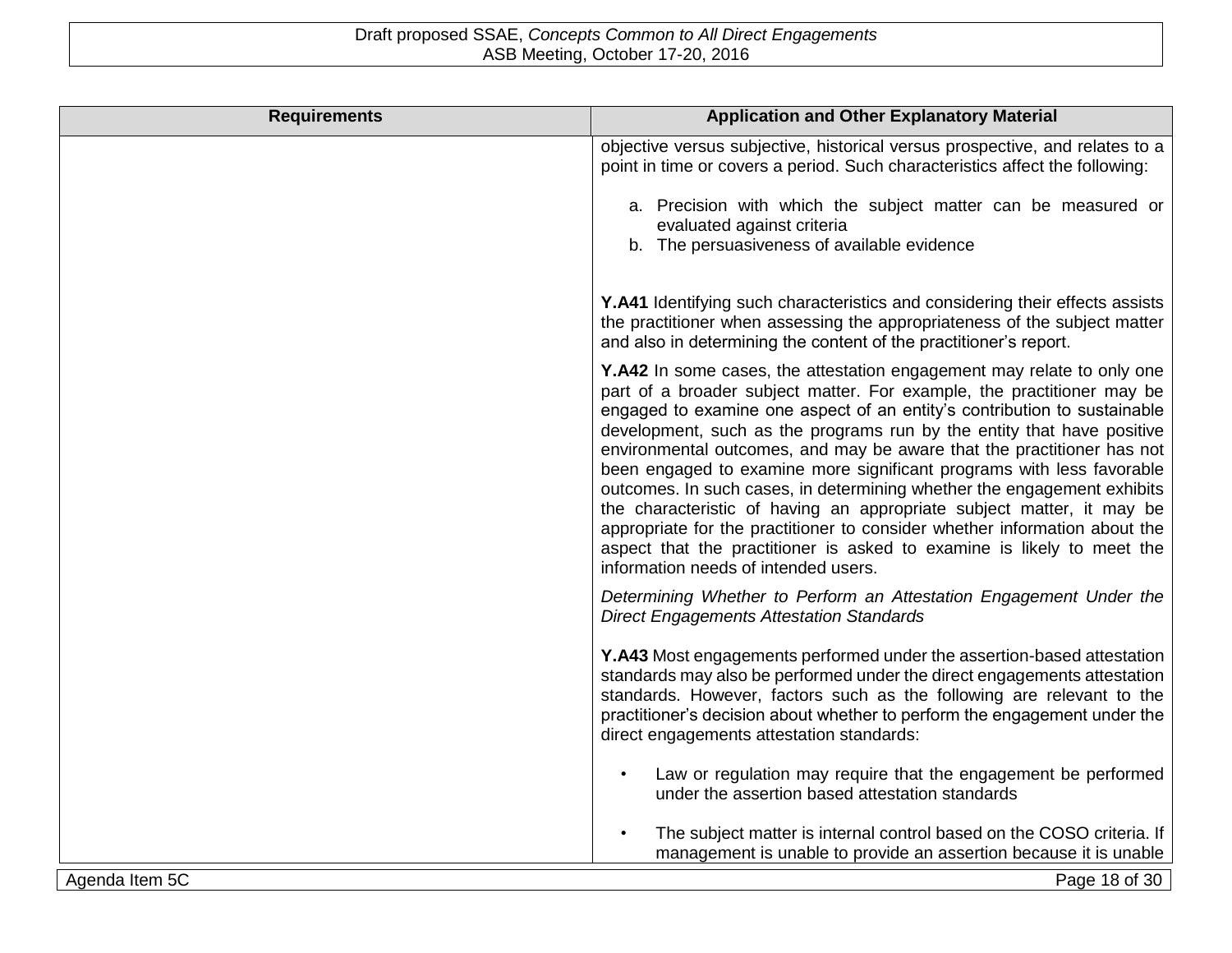| <b>Requirements</b>                                                                                                                                                            | <b>Application and Other Explanatory Material</b>                                                                                                                                                                                                                                                                                                                              |
|--------------------------------------------------------------------------------------------------------------------------------------------------------------------------------|--------------------------------------------------------------------------------------------------------------------------------------------------------------------------------------------------------------------------------------------------------------------------------------------------------------------------------------------------------------------------------|
|                                                                                                                                                                                | to evaluate the subject matter against the criteria, the likelihood is<br>that the opinion will be modified.                                                                                                                                                                                                                                                                   |
|                                                                                                                                                                                | Suitable and Available Criteria (Ref: par. Y.25b[ii])<br>Y.A44 Suitable criteria exhibit all of the following characteristics:                                                                                                                                                                                                                                                 |
|                                                                                                                                                                                | • Relevance. Criteria are relevant to the subject matter.<br>• Objectivity. Criteria are free from bias.                                                                                                                                                                                                                                                                       |
|                                                                                                                                                                                | • Measurability. Criteria permit reasonably consistent measurements,<br>qualitative or quantitative, of subject matter.                                                                                                                                                                                                                                                        |
| ii. The criteria to be applied in the preparation and evaluation<br>of the subject matter are suitable and will be available to<br>the intended users. (Ref: par. Y.A44-Y.A54) | • Completeness. Criteria are complete when subject matter prepared in<br>accordance with them does not omit relevant factors that could<br>reasonably be expected to affect decisions of the intended users made<br>on the basis of that subject matter. The relative importance of each<br>characteristic to a particular engagement is a matter of professional<br>judgment. |
|                                                                                                                                                                                | Y.A45 Criteria can be developed in a variety of ways, for example, they may<br>be                                                                                                                                                                                                                                                                                              |
|                                                                                                                                                                                | • embodied in laws or regulations.                                                                                                                                                                                                                                                                                                                                             |
|                                                                                                                                                                                | • issued by authorized or recognized bodies of experts that follow a<br>transparent due process.                                                                                                                                                                                                                                                                               |
|                                                                                                                                                                                | • developed collectively by a group that does not follow a transparent<br>due process.                                                                                                                                                                                                                                                                                         |
|                                                                                                                                                                                | • published in scholarly journals or books.                                                                                                                                                                                                                                                                                                                                    |
|                                                                                                                                                                                | • developed for sale on a proprietary basis.                                                                                                                                                                                                                                                                                                                                   |
|                                                                                                                                                                                | • specifically designed for the purpose of measuring, evaluating, or<br>disclosing the subject matter in the particular circumstances of the<br>engagement.                                                                                                                                                                                                                    |
|                                                                                                                                                                                | How criteria are developed may affect the work that the practitioner carries<br>out to assess their suitability.                                                                                                                                                                                                                                                               |
| Agenda Item 5C                                                                                                                                                                 | Page 19 of 30                                                                                                                                                                                                                                                                                                                                                                  |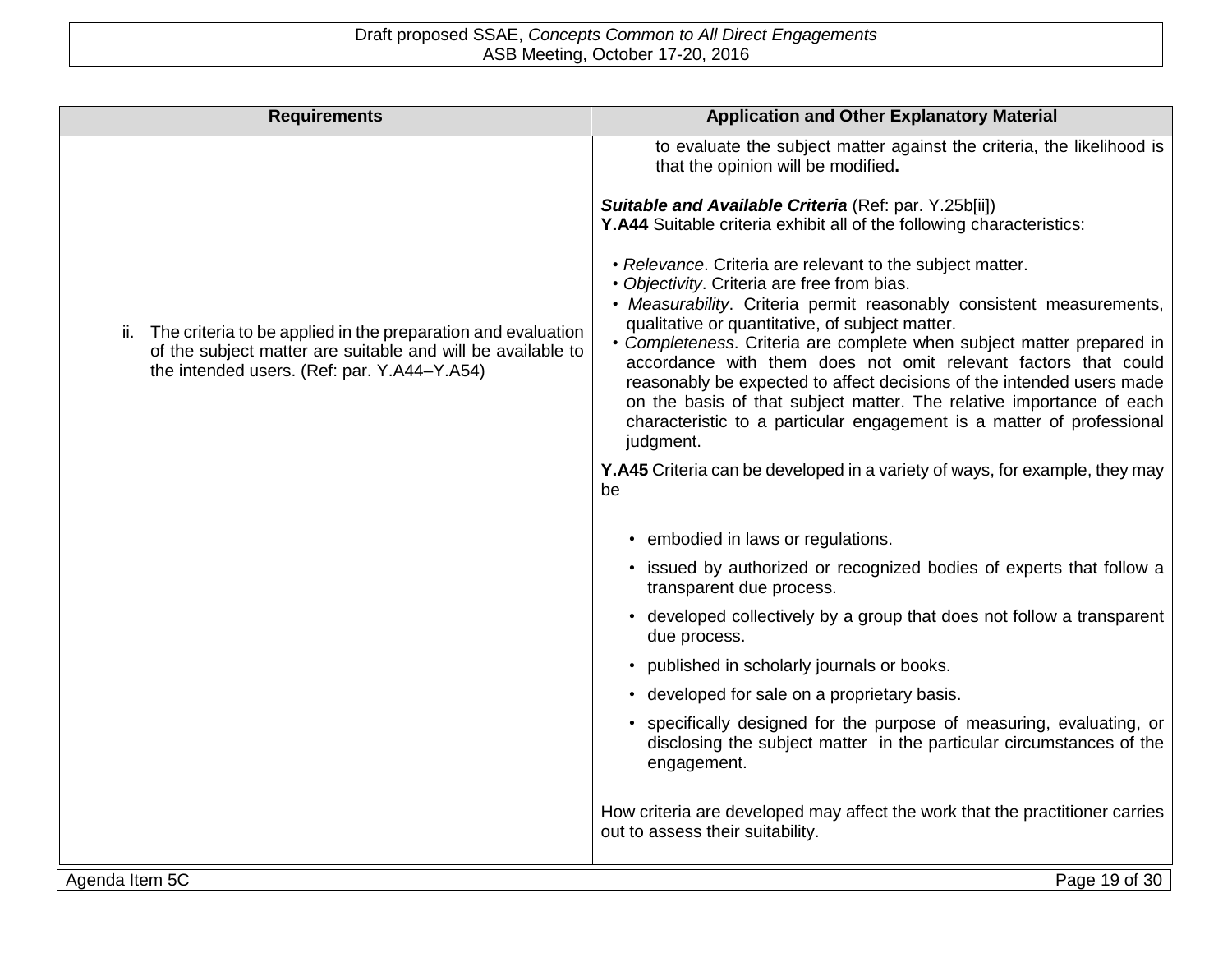| <b>Requirements</b> | <b>Application and Other Explanatory Material</b>                                                                                                                                                                                                                                                                                                                                                                                                                                                                                                                                                                                 |
|---------------------|-----------------------------------------------------------------------------------------------------------------------------------------------------------------------------------------------------------------------------------------------------------------------------------------------------------------------------------------------------------------------------------------------------------------------------------------------------------------------------------------------------------------------------------------------------------------------------------------------------------------------------------|
|                     | Y.A46 Criteria that are established or developed by groups composed of<br>experts that follow due process procedures, including exposure of the<br>proposed criteria for public comment, are ordinarily considered suitable.<br>Criteria promulgated by a body designated by the Council of the AICPA<br>under the AICPA Code of Professional Conduct are, by definition,<br>considered to be suitable.                                                                                                                                                                                                                           |
|                     | Y.A47 In some cases, laws or regulations prescribe the criteria to be used<br>for the engagement. In the absence of indications to the contrary, such<br>criteria are presumed to be suitable.                                                                                                                                                                                                                                                                                                                                                                                                                                    |
|                     | Y.A48 Criteria may be established or developed by the engaging party, the<br>responsible party, industry associations, or other groups that do not follow<br>due process procedures or do not as clearly represent the public interest.<br>The practitioner's determination of whether such criteria are suitable is<br>based on the characteristics described in paragraph Y.A45.                                                                                                                                                                                                                                                |
|                     | <b>Y.A49</b> Regardless of who establishes or develops the criteria, the<br>responsible party or the engaging party is responsible for selecting the<br>criteria (unless an outside party specifies the criteria such as an industry<br>group) and the engaging party is responsible for determining that such<br>criteria are appropriate for its purposes.                                                                                                                                                                                                                                                                      |
|                     | Y.A50 Some criteria may be suitable for only a limited number of parties<br>who either participated in their establishment or can be presumed to have<br>an adequate understanding of the criteria. For example, criteria set forth in<br>a lease agreement for override payments may be suitable only for reporting<br>to the parties to the agreement because of the likelihood that such criteria<br>would be misunderstood or misinterpreted by parties other than those who<br>have specifically agreed to the criteria. Such criteria can be agreed upon<br>directly by the parties or through a designated representative. |
|                     | Y.A51 Even when established criteria exist for a subject matter, specific<br>users may agree to other criteria for their specific purposes. For example,<br>various frameworks can be used as established criteria for evaluating the<br>effectiveness of internal control. Specific users may, however, develop a<br>more detailed set of criteria that meet their specific information needs.                                                                                                                                                                                                                                   |
|                     | Y.A52 If criteria are specifically designed for the purpose of measuring,<br>evaluating, or disclosing the subject matter in the particular circumstances                                                                                                                                                                                                                                                                                                                                                                                                                                                                         |
| Agenda Item 5C      | Page 20 of 30                                                                                                                                                                                                                                                                                                                                                                                                                                                                                                                                                                                                                     |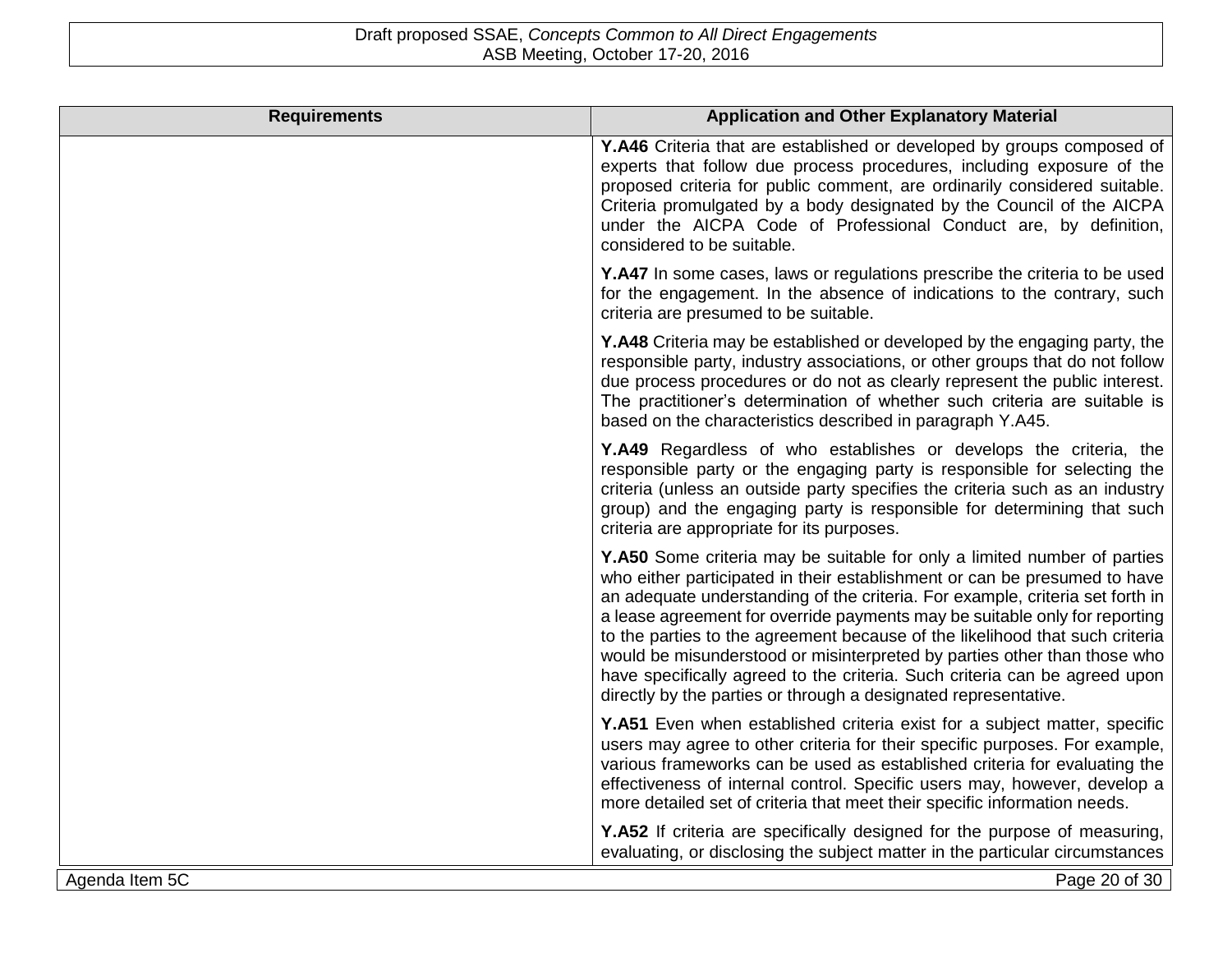| <b>Requirements</b>                                                                                                                                                              | <b>Application and Other Explanatory Material</b>                                                                                                                                                                                                                                                                                                                                                                                                                                                              |
|----------------------------------------------------------------------------------------------------------------------------------------------------------------------------------|----------------------------------------------------------------------------------------------------------------------------------------------------------------------------------------------------------------------------------------------------------------------------------------------------------------------------------------------------------------------------------------------------------------------------------------------------------------------------------------------------------------|
|                                                                                                                                                                                  | of the engagement, they are not suitable if they result in subject matter or a<br>practitioner's report that is misleading to the intended users. It is desirable<br>for the intended users or the engaging party to acknowledge that<br>specifically developed criteria are suitable for the intended users' purposes.<br>The absence of such an acknowledgement may affect what is to be done<br>to assess the suitability of the criteria and the information provided about<br>the criteria in the report. |
|                                                                                                                                                                                  | <b>Y.A53</b> Criteria need to be available to the intended users to allow them to<br>understand how the subject matter has been measured or evaluated.<br>Criteria are made available to the intended users in one or more of the<br>following ways:                                                                                                                                                                                                                                                           |
|                                                                                                                                                                                  | a. Publicly<br>b. Through inclusion in a clear manner in the presentation of the subject<br>matter<br>c. Through inclusion in a clear manner in the practitioner's report<br>d. By general understanding, for example, the criterion for measuring<br>time in hours and minutes<br>e. Available only to specified parties, for example, terms of a contract or<br>criteria issued by an industry association that are available only to<br>those in the industry                                               |
|                                                                                                                                                                                  | Y.A54 When criteria are available only to specified parties, sections [Insert]<br>sections for Direct Engagements] require a statement restricting the use of<br>the practitioner's report.                                                                                                                                                                                                                                                                                                                    |
| iii. The practitioner expects to be able to obtain the evidence<br>needed to arrive at the practitioner's opinion, conclusion,<br>or findings, including (Ref: par. Y.A55-Y.A56) | Access to Evidence (Ref: par. Y.25b[iii])<br>Y.A55 The nature of the relationship between the responsible party and, if<br>different, the engaging party, may affect the practitioner's ability to access<br>records, documentation, and other information the practitioner may require                                                                                                                                                                                                                        |
| (1) access to all information of which the responsible party<br>is aware that is relevant to the measurement,<br>evaluation, or disclosure of the subject matter;                | as evidence to arrive at the practitioner's opinion, conclusion, or findings.<br>Therefore, the nature of that relationship may be a relevant consideration<br>when determining whether or not to accept the engagement.                                                                                                                                                                                                                                                                                       |
| (2) access to additional information that the practitioner<br>may request from the responsible party for the<br>purpose of the engagement; and                                   | <b>Y.A56</b> The quantity or quality of available evidence is affected by both of<br>the following:                                                                                                                                                                                                                                                                                                                                                                                                            |
| Agenda Item 5C                                                                                                                                                                   | Page 21 of 30                                                                                                                                                                                                                                                                                                                                                                                                                                                                                                  |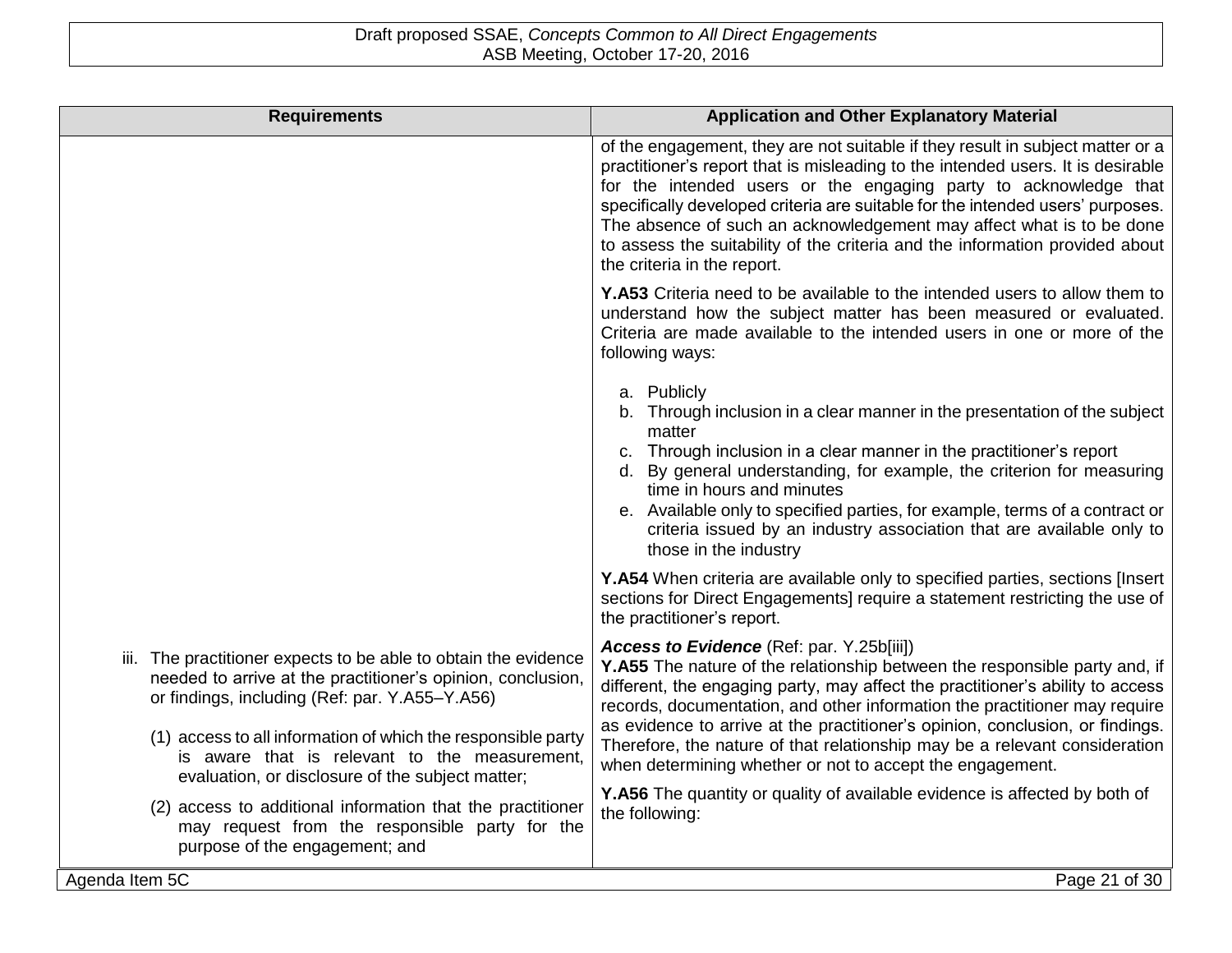| <b>Requirements</b>                                                                                                                                                                                                                                    | <b>Application and Other Explanatory Material</b>                                                                                                                                                                        |
|--------------------------------------------------------------------------------------------------------------------------------------------------------------------------------------------------------------------------------------------------------|--------------------------------------------------------------------------------------------------------------------------------------------------------------------------------------------------------------------------|
| (3) unrestricted access to persons within the appropriate<br>party(ies) from whom the practitioner determines it<br>necessary to obtain evidence.                                                                                                      | The characteristics of the subject matter, for example, less objective<br>a.<br>evidence might be expected when the subject matter is future-<br>oriented, rather than historical.                                       |
| iv. The practitioner's opinion, conclusion, or findings, in the<br>form appropriate to the engagement, is to be contained in<br>a written practitioner's report.                                                                                       | Other circumstances, such as when evidence that could reasonably<br>b.<br>be expected to exist is not available, for example, because of the<br>timing of the practitioner's appointment, an entity's document retention |
| Y.27 If the preconditions in paragraph Y.26 are not present, the<br>practitioner should discuss the matter with the engaging party to<br>attempt to resolve the issue.                                                                                 | policy, inadequate information systems, or a restriction imposed by the<br>responsible party                                                                                                                             |
| <b>Y.28</b> The practitioner should accept a direct engagement only<br>when the practitioner                                                                                                                                                           |                                                                                                                                                                                                                          |
| a. has no reason to believe that relevant ethical requirements,<br>including independence, will not be satisfied;                                                                                                                                      |                                                                                                                                                                                                                          |
| b. is satisfied that those persons who are to perform the<br>engagement collectively have the appropriate competence<br>and capabilities (see also paragraph Y.33);                                                                                    |                                                                                                                                                                                                                          |
| c. has determined that the engagement to be performed meets<br>all the preconditions for a direct engagement (see also<br>paragraph Y.26); and                                                                                                         |                                                                                                                                                                                                                          |
| d. has reached a common understanding with the engaging<br>party of the terms of the engagement, including the<br>practitioner's reporting responsibilities.                                                                                           |                                                                                                                                                                                                                          |
| Y.29 If it is discovered after the engagement has been accepted<br>that one or more of the preconditions for a direct engagement is<br>not present, the practitioner should discuss the matter with the<br>appropriate party(ies) and should determine |                                                                                                                                                                                                                          |
| a. whether the matter can be resolved;                                                                                                                                                                                                                 |                                                                                                                                                                                                                          |
| b. whether it is appropriate to continue with the engagement;<br>and                                                                                                                                                                                   |                                                                                                                                                                                                                          |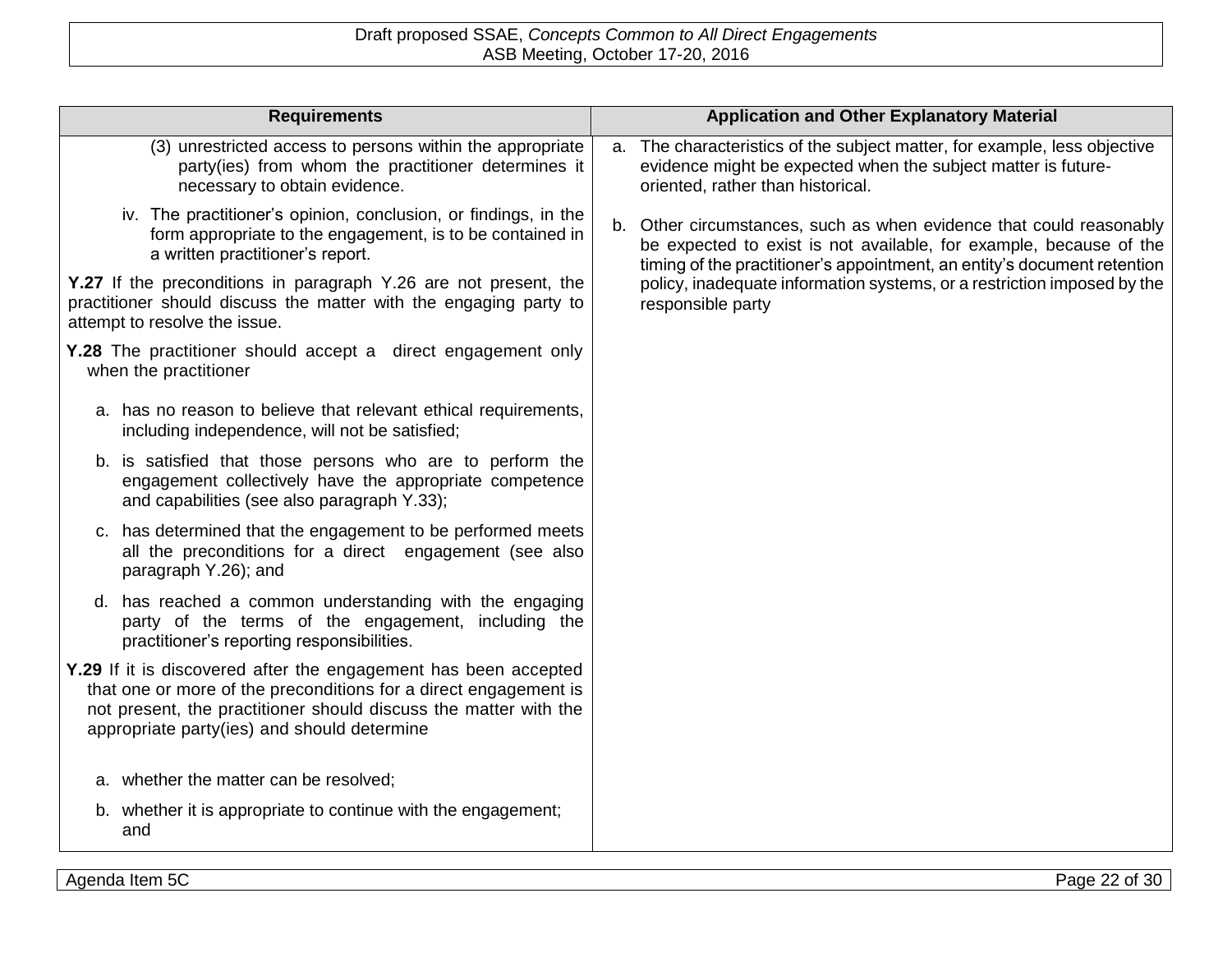| <b>Requirements</b>                                                                                                                                                                                                                                                                                                                                                                                                                                                                 | <b>Application and Other Explanatory Material</b>                                                                                                                                                                                                                                                                                                                                                                                                                                               |
|-------------------------------------------------------------------------------------------------------------------------------------------------------------------------------------------------------------------------------------------------------------------------------------------------------------------------------------------------------------------------------------------------------------------------------------------------------------------------------------|-------------------------------------------------------------------------------------------------------------------------------------------------------------------------------------------------------------------------------------------------------------------------------------------------------------------------------------------------------------------------------------------------------------------------------------------------------------------------------------------------|
| c. if the matter cannot be resolved but it is still appropriate to<br>continue with the engagement, whether, and if so how, to<br>communicate the matter in the practitioner's report.                                                                                                                                                                                                                                                                                              |                                                                                                                                                                                                                                                                                                                                                                                                                                                                                                 |
| Acceptance of a Change in the Terms of the Engagement                                                                                                                                                                                                                                                                                                                                                                                                                               | Acceptance of a Change in the Terms of the Engagement (Ref: par.<br>Y.30)                                                                                                                                                                                                                                                                                                                                                                                                                       |
| Y.30 The practitioner should not agree to a change in the terms of<br>the engagement when no reasonable justification for doing so<br>exists. If a change in the terms of the engagement is made, the<br>practitioner should not disregard evidence that was obtained<br>prior to the change. (Ref: par. Y.A57-Y.A59)                                                                                                                                                               | Y.A57 A change in circumstances that affects the requirements of the<br>responsible party or, if different, the engaging party, or a misunderstanding<br>concerning the nature of the engagement originally requested, may be<br>considered reasonable justification for requesting a change in the<br>engagement, for example, from an attestation engagement to a consulting<br>engagement or from a direct examination engagement to a direct review                                         |
| Y.31 If the practitioner concludes, based on the practitioner's<br>professional judgment, that there is reasonable justification to<br>change the terms of the engagement from the original level of<br>service that the practitioner was engaged to perform to a lower<br>level of service, for example, from an examination to a review,<br>and if the practitioner complies with the AT-C sections applicable<br>to the lower level of service, the practitioner should issue an | engagement. A change may not be considered reasonable if it appears that<br>the change relates to information that is incorrect, incomplete, or otherwise<br>unsatisfactory. An example of such a circumstance is a request to change<br>the engagement from a direct examination to a direct review to avoid a<br>modified opinion or a disclaimer of opinion in a situation in which the<br>practitioner is unable to obtain sufficient appropriate evidence regarding the<br>subject matter. |
| appropriate practitioner's report on the lower level of service.<br>The report should not include reference to $(a)$ the original<br>engagement, (b) any procedures that may have been performed,<br>or (c) scope limitations that resulted in the changed engagement.                                                                                                                                                                                                              | Y.A58 If the practitioner and the engaging party are unable to agree to a<br>change in the terms of the engagement and the practitioner is not permitted<br>to continue the original engagement, the practitioner may withdraw from the<br>engagement when possible under applicable laws and regulations.                                                                                                                                                                                      |
| Y.32 If the practitioner concludes, based on the practitioner's<br>professional judgment, that there is reasonable justification to<br>change the terms of the engagement from an assertion based                                                                                                                                                                                                                                                                                   | Acceptance of a Change From an Assertion Based Engagement to a<br><b>Direct Engagement</b>                                                                                                                                                                                                                                                                                                                                                                                                      |
| engagement to a direct engagement, or from a direct<br>engagement to an assertion based engagement, and if the<br>practitioner complies with the AT-C sections applicable to the<br>revised engagement, the practitioner should issue an<br>appropriate practitioner's report on the revised engagement. The                                                                                                                                                                        | Y.A59 After being engaged to perform an attestation engagement under<br>the assertion-based attestation standards, the responsible party might<br>request that the practitioner change the engagement to a direct<br>engagement. The following are some possible reasons for the request:                                                                                                                                                                                                       |
| report should not include reference to (a) the original<br>engagement, (b) any procedures that may have been performed,<br>or (c) scope limitations that resulted in the changed engagement                                                                                                                                                                                                                                                                                         | The responsible party states that it misunderstood the terms of the<br>engagement, which the responsible party believes were not<br>sufficiently specific with respect to the assertion.<br>During the course of the engagement, the practitioner identifies<br>$\bullet$                                                                                                                                                                                                                       |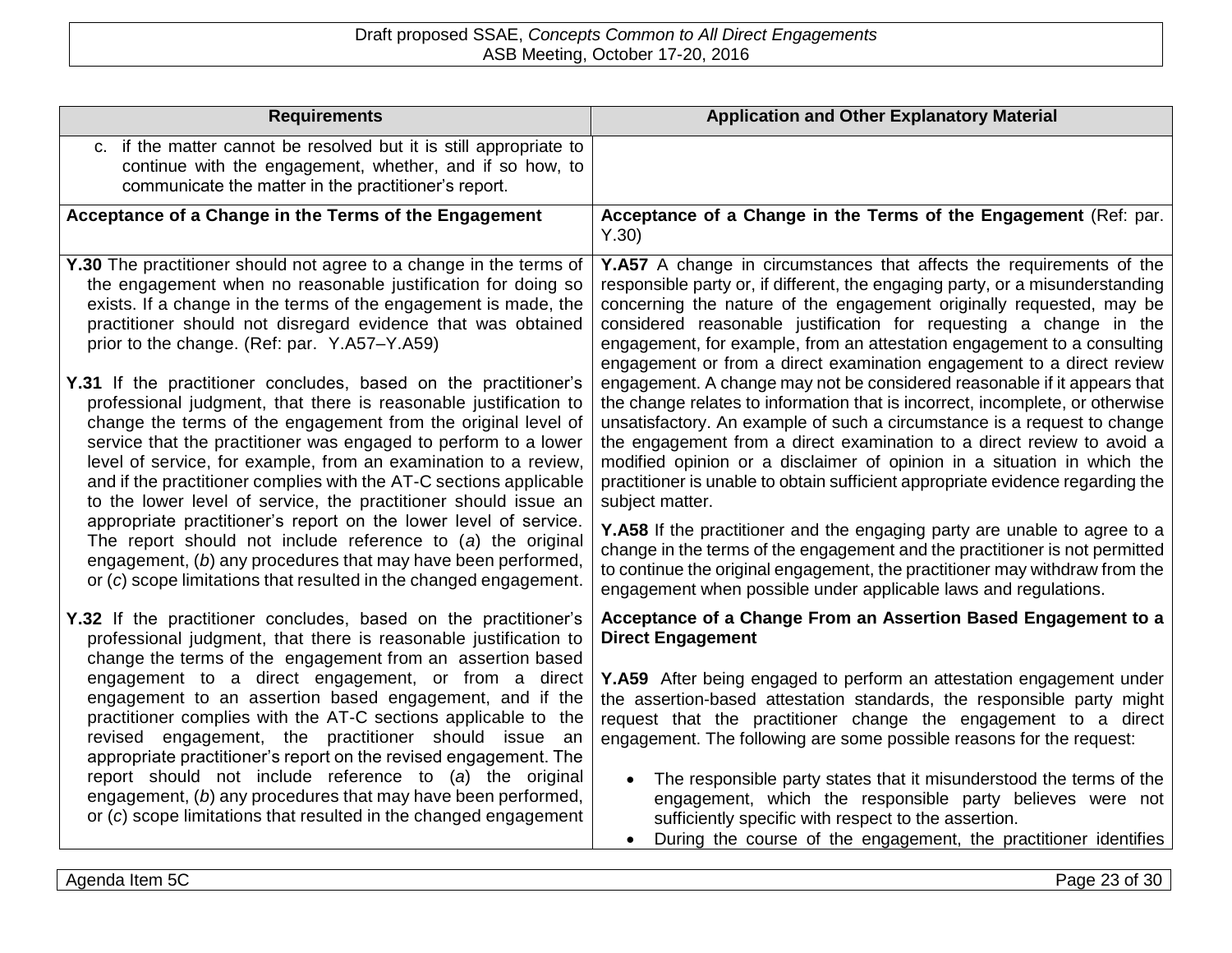| <b>Requirements</b>                                                                                                                                                                                                                                                                                                                                                                                                                                                                                                                                                 | <b>Application and Other Explanatory Material</b>                                                                                                                                                                                                                                                                                                                                                                                                                                                                                                                                                                                                                                                                                                                             |
|---------------------------------------------------------------------------------------------------------------------------------------------------------------------------------------------------------------------------------------------------------------------------------------------------------------------------------------------------------------------------------------------------------------------------------------------------------------------------------------------------------------------------------------------------------------------|-------------------------------------------------------------------------------------------------------------------------------------------------------------------------------------------------------------------------------------------------------------------------------------------------------------------------------------------------------------------------------------------------------------------------------------------------------------------------------------------------------------------------------------------------------------------------------------------------------------------------------------------------------------------------------------------------------------------------------------------------------------------------------|
|                                                                                                                                                                                                                                                                                                                                                                                                                                                                                                                                                                     | misstatements in the subject matter that the responsible party was<br>not aware of. The responsible party is no longer confident in its<br>assertion or does not wish to provide an assertion that identifies the<br>misstatements.                                                                                                                                                                                                                                                                                                                                                                                                                                                                                                                                           |
| Using the Work of an Other Practitioner                                                                                                                                                                                                                                                                                                                                                                                                                                                                                                                             | Using the Work of an Other Practitioner (Ref: par. Y.33)                                                                                                                                                                                                                                                                                                                                                                                                                                                                                                                                                                                                                                                                                                                      |
| Y.33 When the practitioner expects to use the work of an other<br>practitioner, the practitioner should (Ref: par. Y.A60-Y.A61)<br>a. obtain an understanding of whether the other practitioner<br>understands and will comply with the ethical requirements that<br>are relevant to the engagement and, in particular, is<br>independent.<br>b. obtain an understanding of the other practitioner's professional<br>competence.<br>c. communicate clearly with the other practitioner about the scope<br>and timing of the other practitioner's work and findings. | Y.A60 The practitioner is responsible for<br>(a) the direction, supervision, and performance of the engagement in<br>compliance with professional standards; applicable regulatory and<br>legal requirements; and the firm's policies and procedures and<br>(b) determining whether the practitioner's report that is issued is<br>appropriate in the circumstances. The practitioner may, however,<br>use the work of other practitioners to obtain sufficient appropriate<br>evidence to express an opinion, conclusion, or findings on the<br>subject matter.<br>Y.A61 The engagement partner may decide to assume responsibility for                                                                                                                                      |
| d. if assuming responsibility for the work of the other practitioner,<br>be involved in the work of the other practitioner.<br>e. evaluate whether the other practitioner's work is adequate for the<br>practitioner's purposes.<br>f. determine whether to make reference to the other practitioner in<br>the practitioner's report.                                                                                                                                                                                                                               | the work of the other practitioner or to make reference to the other<br>practitioner in the practitioner's report. Regardless of whether the<br>engagement partner decides to assume responsibility or make reference,<br>the practitioner is required to communicate clearly with the other practitioner<br>and evaluate whether the other practitioner's work is adequate for the<br>purposes of the engagement. The nature, timing, and extent of this<br>involvement are affected by the practitioner's understanding of the other<br>practitioner, such as previous experience with, or knowledge of, the other<br>practitioner and the degree to which the engagement team and the other<br>practitioner are subject to common quality control policies and procedures. |
| <b>Quality Control</b>                                                                                                                                                                                                                                                                                                                                                                                                                                                                                                                                              | <b>Quality Control</b>                                                                                                                                                                                                                                                                                                                                                                                                                                                                                                                                                                                                                                                                                                                                                        |
| Assignment of the Engagement Team and the Practitioner's<br><b>Specialists</b><br>Y.34 The engagement partner should be satisfied that                                                                                                                                                                                                                                                                                                                                                                                                                              | Assignment of the Engagement Team and the Practitioner's<br>Specialists (Ref: par. Y.34a-b[i])                                                                                                                                                                                                                                                                                                                                                                                                                                                                                                                                                                                                                                                                                |
|                                                                                                                                                                                                                                                                                                                                                                                                                                                                                                                                                                     |                                                                                                                                                                                                                                                                                                                                                                                                                                                                                                                                                                                                                                                                                                                                                                               |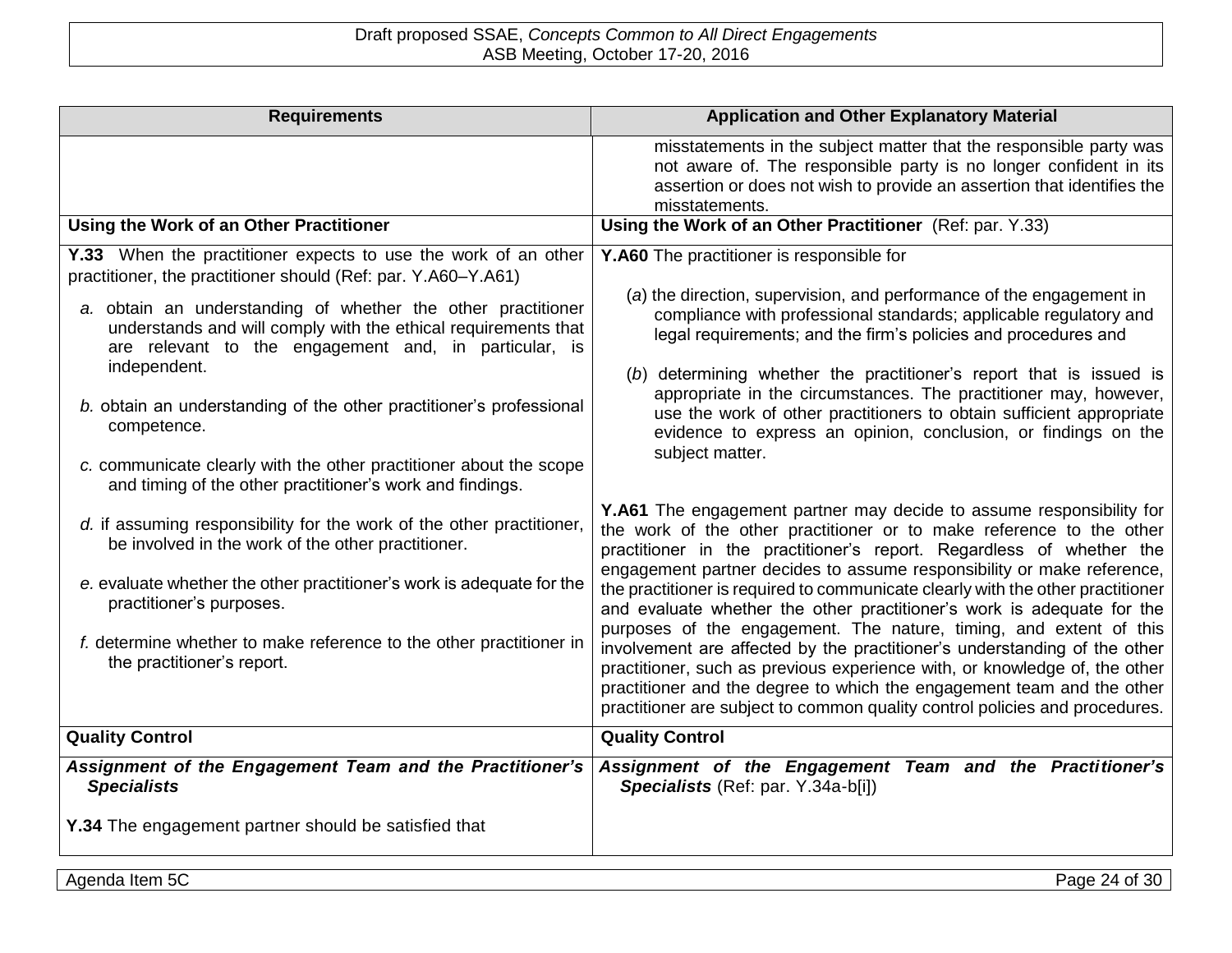| <b>Requirements</b>                                                                                                                                                                                                                                                      | <b>Application and Other Explanatory Material</b>                                                                                                                                                                                                                                                                                      |
|--------------------------------------------------------------------------------------------------------------------------------------------------------------------------------------------------------------------------------------------------------------------------|----------------------------------------------------------------------------------------------------------------------------------------------------------------------------------------------------------------------------------------------------------------------------------------------------------------------------------------|
| a. the engagement team, and any practitioner's external<br>specialists, collectively, have the appropriate competence,<br>including knowledge of the subject matter, and capabilities to<br>(Ref: par. Y.A62-Y.A63)                                                      | Y.A62 The practitioner may obtain knowledge about the specific subject<br>matter to which the procedures are to be applied through formal or<br>continuing education, practical experience, or consultation with others.                                                                                                               |
| perform the engagement in accordance with professional<br>standards and<br>applicable<br>and regulatory<br>legal<br>requirements and                                                                                                                                     | Y.A63 When considering the appropriate competence and capabilities<br>expected of those involved in the engagement, the engagement partner<br>may take into consideration such matters as their<br>understanding of, and practical experience with, engagements of a<br>similar nature and complexity through appropriate training and |
| ii. enable the issuance of a practitioner's report that is<br>appropriate in the circumstances.                                                                                                                                                                          | participation.<br>understanding of professional standards and applicable legal and<br>regulatory requirements.                                                                                                                                                                                                                         |
| b. to an extent that is sufficient to accept responsibility for the<br>opinion, conclusion, or findings on the subject matter, the<br>engagement team will be able to be involved in the work of                                                                         | technical expertise, including expertise with relevant IT and<br>specialized areas relevant to the subject matter.<br>knowledge of relevant industries in which the entity operates.                                                                                                                                                   |
| a practitioner's external specialist when the work of that<br>İ.<br>specialist is to be used and (Ref: par. Y.A64)                                                                                                                                                       | ability to apply professional judgment.<br>understanding of the firm's quality control policies and procedures.<br>Y.A64 Some of the attestation work may be performed by a multidisciplinary                                                                                                                                          |
| ii. an other practitioner, when the work of that practitioner is<br>to be used.                                                                                                                                                                                          | team that includes one or more practitioner's specialists. For example, in<br>an examination engagement, a practitioner's specialist may be needed to                                                                                                                                                                                  |
| c. those involved in the direct examination or review<br>engagement have been informed of their responsibilities,<br>including the objectives of the procedures they are to perform<br>and matters that may affect the nature, timing, and extent of<br>such procedures. | assist the practitioner in obtaining an understanding of the subject matter<br>and other engagement circumstances or in assessing or responding to the<br>risk of material misstatement.                                                                                                                                               |
| d. engagement team members have been directed to bring to the<br>engagement partner's attention significant questions raised<br>during the engagement so that their significance may be<br>assessed.                                                                     |                                                                                                                                                                                                                                                                                                                                        |
| <b>Responsibilities</b><br>Quality<br><b>Direct</b><br>Leadership<br>for<br>in<br><b>Engagements</b>                                                                                                                                                                     | Leadership Responsibilities for Quality in Attestation Engagements<br>(Ref: par. Y.35c)                                                                                                                                                                                                                                                |
| Y.35 The engagement partner should take responsibility for the<br>overall quality on each direct engagement. This includes<br>responsibility for the following:                                                                                                          |                                                                                                                                                                                                                                                                                                                                        |
| Agenda Item 5C                                                                                                                                                                                                                                                           | Page 25 of 30                                                                                                                                                                                                                                                                                                                          |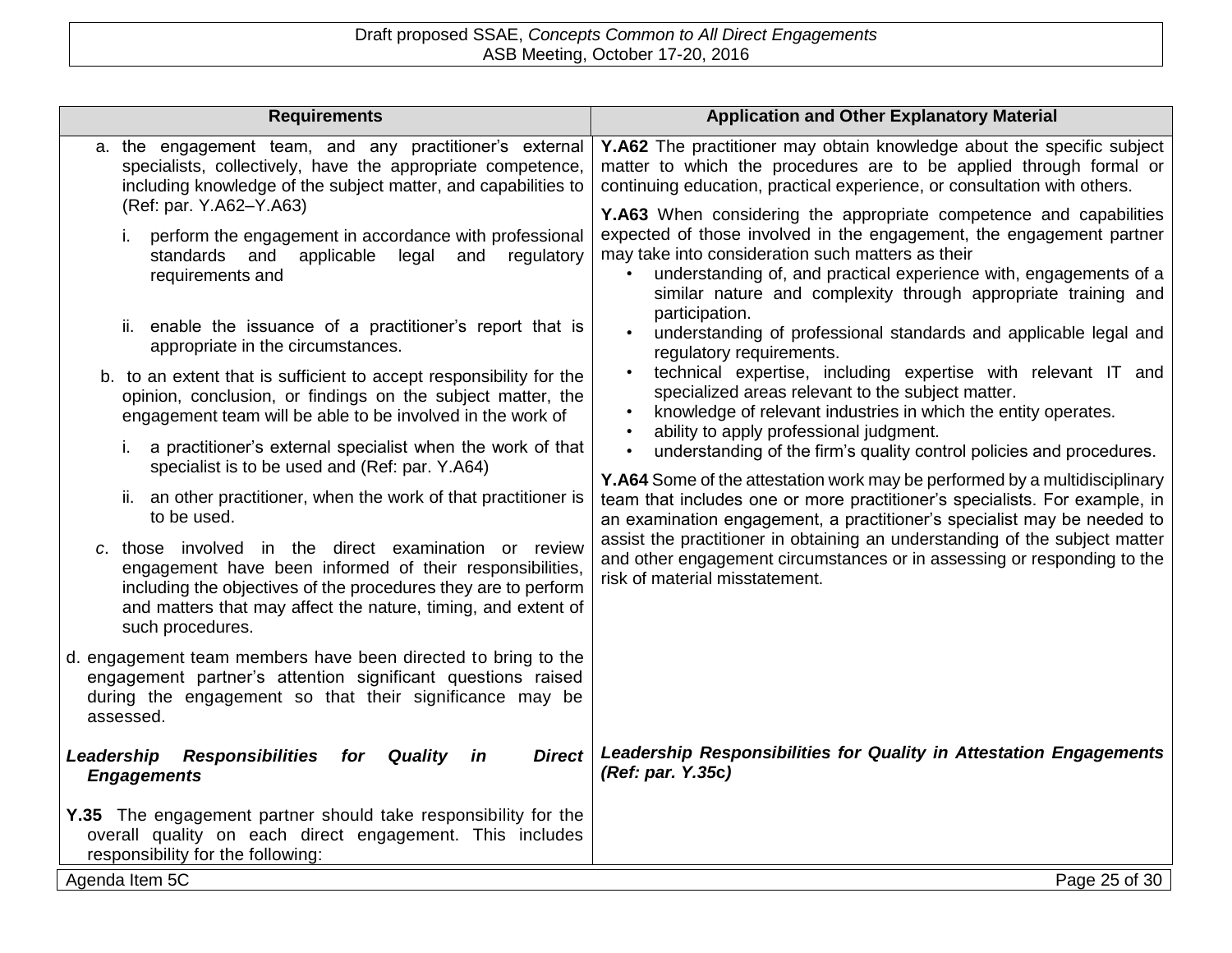| <b>Requirements</b>                                                                                                                                                                                                                                                                                                                                                            | <b>Application and Other Explanatory Material</b>                                                                                                                                                                                                                                                       |
|--------------------------------------------------------------------------------------------------------------------------------------------------------------------------------------------------------------------------------------------------------------------------------------------------------------------------------------------------------------------------------|---------------------------------------------------------------------------------------------------------------------------------------------------------------------------------------------------------------------------------------------------------------------------------------------------------|
| a. Appropriate procedures being performed regarding the<br>acceptance and continuance of client relationships and<br>engagements                                                                                                                                                                                                                                               |                                                                                                                                                                                                                                                                                                         |
| b. The engagement being planned and performed (including<br>appropriate direction and supervision) to comply with<br>professional standards and applicable legal and regulatory<br>requirements                                                                                                                                                                                |                                                                                                                                                                                                                                                                                                         |
| c. Reviews being performed in accordance with the firm's review<br>policies and procedures and reviewing the engagement<br>documentation on or before the date of the practitioner's<br>report (Ref: par. Y.A65)                                                                                                                                                               | Y.A65 Under QC section 10, the firm's review responsibility policies and<br>procedures are determined on the basis that suitably experienced team<br>members review the work of other team members. The engagement partner                                                                              |
| d. Appropriate engagement documentation being maintained to<br>provide evidence of achievement of the practitioner's<br>objectives and that the engagement was performed in<br>accordance with the attestation standards and relevant legal<br>and regulatory requirements                                                                                                     | may delegate part of the review responsibility to other members of the<br>engagement team, in accordance with the firm's system of quality control.                                                                                                                                                     |
| e. Appropriate consultation being undertaken<br>by<br>the<br>engagement team on difficult or contentious matters                                                                                                                                                                                                                                                               |                                                                                                                                                                                                                                                                                                         |
| <b>Engagement Quality Control Review</b>                                                                                                                                                                                                                                                                                                                                       | <b>Engagement Quality Control Review (Ref: par. Y.36)</b>                                                                                                                                                                                                                                               |
| Y.36 For those engagements, if any, for which the firm has<br>determined that an engagement quality control review is required<br>(Ref: par. Y.A66)                                                                                                                                                                                                                            | Y.A66 Other matters that may be considered in an engagement quality<br>control review include the following:                                                                                                                                                                                            |
| a. the engagement partner should take responsibility for<br>discussing with the engagement quality control reviewer<br>significant findings or issues arising during the engagement,<br>including those identified during the engagement quality<br>control review, and not release the practitioner's report until<br>completion of the engagement quality control review and | a. The engagement team's evaluation of the firm's independence in<br>relation to the engagement<br>b. Whether appropriate consultation has taken place on matters<br>involving differences of opinion or other difficult or contentious<br>matters and the conclusions arising from those consultations |
| Agenda Item 5C                                                                                                                                                                                                                                                                                                                                                                 | Page 26 of 30                                                                                                                                                                                                                                                                                           |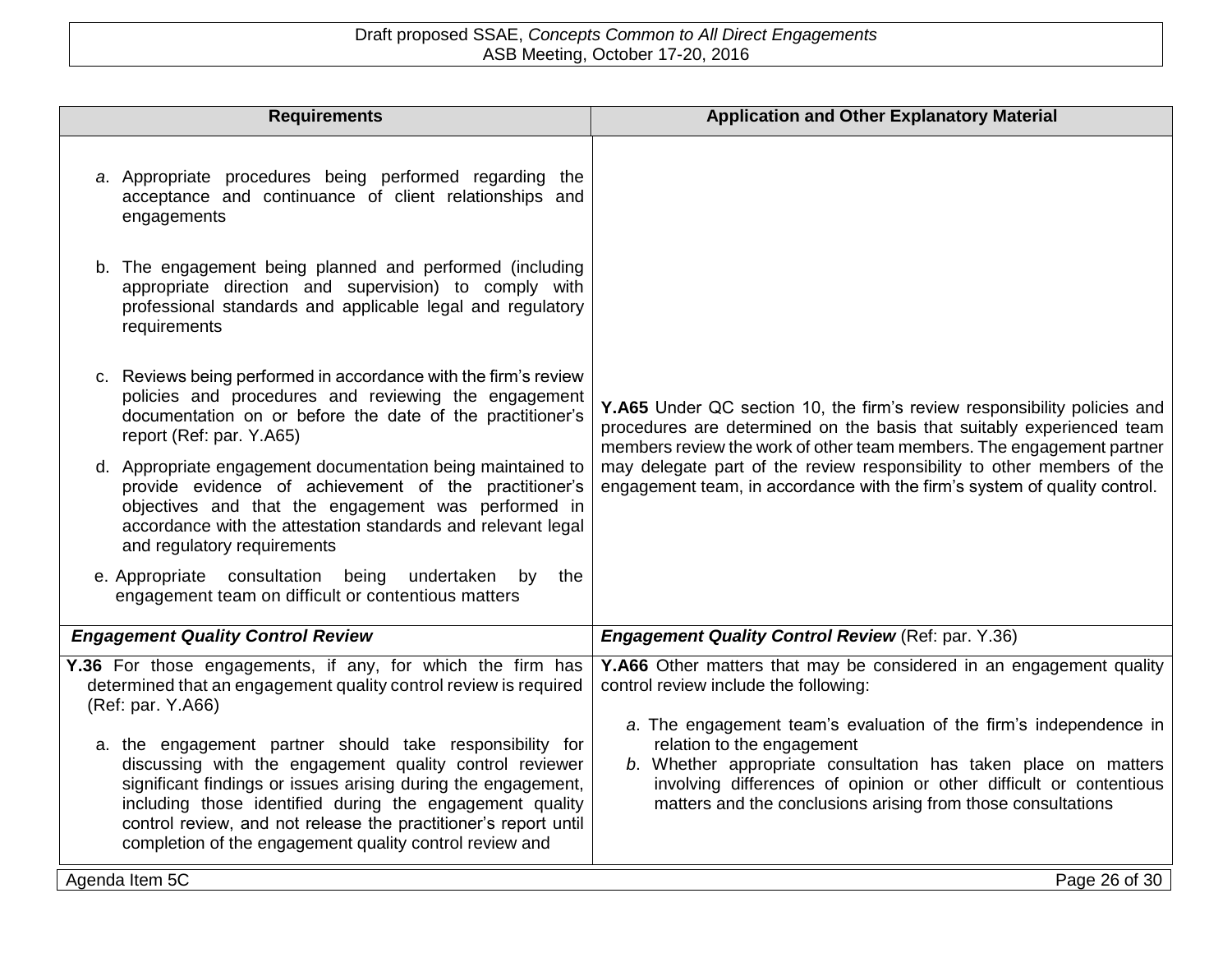| <b>Requirements</b>                                                                                                                                                                                                                                      | <b>Application and Other Explanatory Material</b>                                                                                                                                                                                                                                                                                                                                                   |
|----------------------------------------------------------------------------------------------------------------------------------------------------------------------------------------------------------------------------------------------------------|-----------------------------------------------------------------------------------------------------------------------------------------------------------------------------------------------------------------------------------------------------------------------------------------------------------------------------------------------------------------------------------------------------|
| b. the engagement quality control reviewer should perform an<br>objective evaluation of the significant judgments made by the<br>engagement team and the conclusions reached in formulating<br>the report. This evaluation should include the following: | c. Whether engagement documentation selected for review reflects the<br>work performed in relation to the significant judgments and supports<br>the conclusions reached                                                                                                                                                                                                                             |
| Discussion of significant findings or issues with the<br>engagement partner                                                                                                                                                                              |                                                                                                                                                                                                                                                                                                                                                                                                     |
| ii. Reading the written subject matter and the proposed<br>report                                                                                                                                                                                        |                                                                                                                                                                                                                                                                                                                                                                                                     |
| iii. Reading selected engagement documentation relating to<br>the significant judgments the engagement team made and<br>the related conclusions it reached                                                                                               |                                                                                                                                                                                                                                                                                                                                                                                                     |
| iv. Evaluation of the conclusions reached in formulating the<br>report and consideration of whether the proposed report<br>is appropriate                                                                                                                |                                                                                                                                                                                                                                                                                                                                                                                                     |
| <b>Professional Skepticism</b>                                                                                                                                                                                                                           | Professional Skepticism (Ref: par. Y.37)                                                                                                                                                                                                                                                                                                                                                            |
| Y.37 The practitioner should plan and perform a direct engagement<br>with professional skepticism. (Ref: par. Y.A67-Y.A69)                                                                                                                               | Y.A67 Professional skepticism includes being alert to matters such as the<br>following:                                                                                                                                                                                                                                                                                                             |
|                                                                                                                                                                                                                                                          | Evidence that contradicts other evidence obtained<br>$\bullet$                                                                                                                                                                                                                                                                                                                                      |
|                                                                                                                                                                                                                                                          | Information that brings into question the reliability of documents and<br>٠<br>responses to inquiries to be used as evidence                                                                                                                                                                                                                                                                        |
|                                                                                                                                                                                                                                                          | Circumstances that may indicate fraud                                                                                                                                                                                                                                                                                                                                                               |
|                                                                                                                                                                                                                                                          | Circumstances that suggest the need for procedures in addition to<br>$\bullet$<br>those required by this proposed standard.                                                                                                                                                                                                                                                                         |
|                                                                                                                                                                                                                                                          | Y.A68 Professional skepticism is necessary to the critical assessment of<br>evidence. This includes questioning contradictory evidence and the<br>reliability of documents and responses to inquiries and other information<br>obtained from the appropriate party. It also includes consideration of the<br>sufficiency and appropriateness of evidence obtained in light of the<br>circumstances. |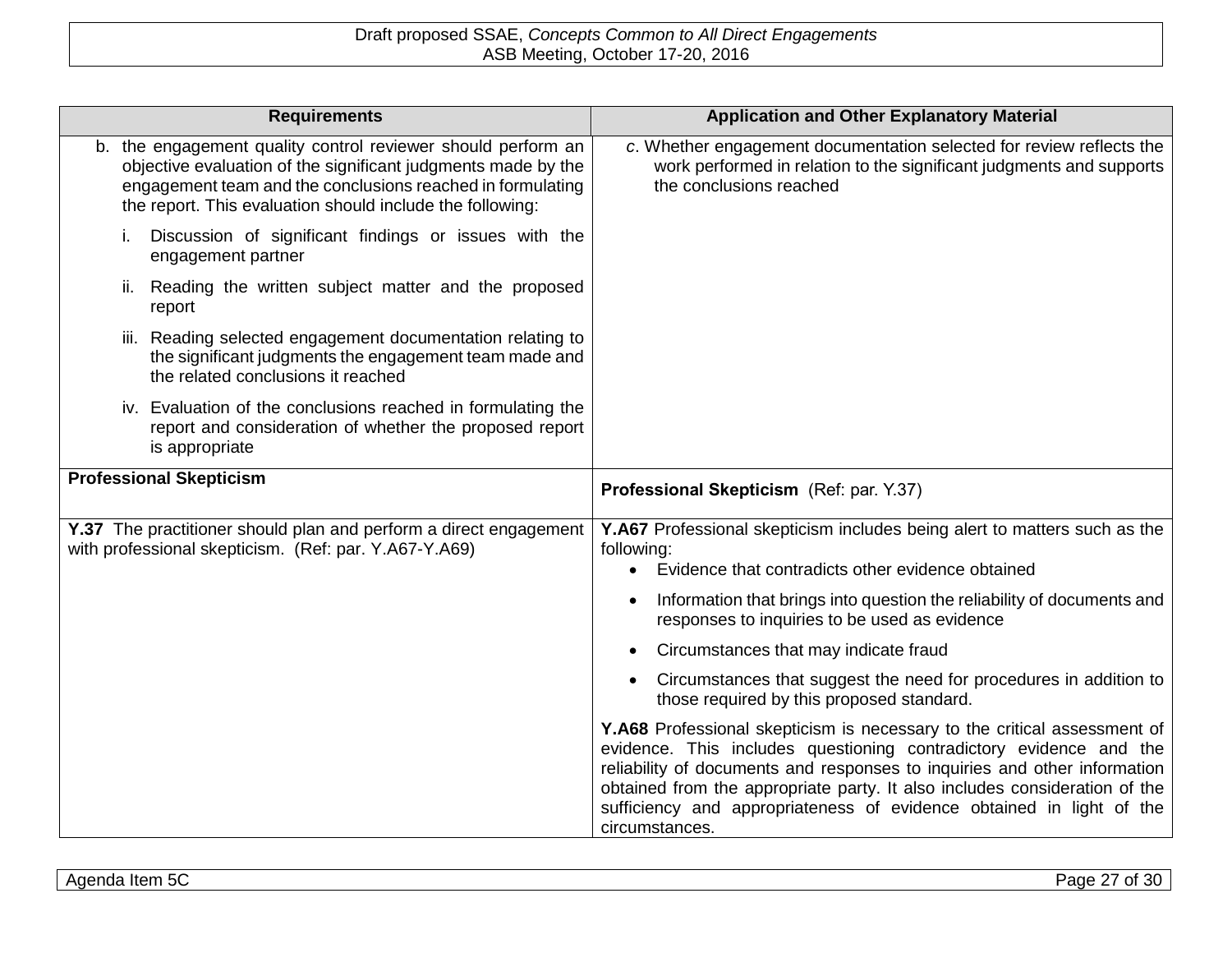| <b>Requirements</b>                                                                                                                                                                                                                                                                                                                                                                                                            | <b>Application and Other Explanatory Material</b>                                                                                                                                                                                                                                                                                                                                                                                                                                                                                                                  |
|--------------------------------------------------------------------------------------------------------------------------------------------------------------------------------------------------------------------------------------------------------------------------------------------------------------------------------------------------------------------------------------------------------------------------------|--------------------------------------------------------------------------------------------------------------------------------------------------------------------------------------------------------------------------------------------------------------------------------------------------------------------------------------------------------------------------------------------------------------------------------------------------------------------------------------------------------------------------------------------------------------------|
|                                                                                                                                                                                                                                                                                                                                                                                                                                | Y.A69 The practitioner neither assumes that the appropriate party is<br>dishonest nor assumes unquestioned honesty. The practitioner cannot be<br>expected to disregard past experience of the honesty and integrity of those<br>who provide evidence. Nevertheless, a belief that those who provide<br>evidence are honest and have integrity does not relieve the practitioner of<br>the need to maintain professional skepticism or allow the practitioner to be<br>satisfied with less than sufficient appropriate evidence for the service being<br>provided. |
| Y.38 Unless the practitioner has reason to believe the contrary, the<br>practitioner may accept records and documents as genuine. If<br>conditions identified during the specified procedures engagement<br>cause the practitioner to believe that a document may not be<br>authentic or that terms in a document have been modified but not<br>disclosed to the practitioner, the practitioner should investigate<br>further. |                                                                                                                                                                                                                                                                                                                                                                                                                                                                                                                                                                    |
| <b>Professional Judgment</b>                                                                                                                                                                                                                                                                                                                                                                                                   | Professional Judgment (Ref: par. Y.39)                                                                                                                                                                                                                                                                                                                                                                                                                                                                                                                             |
| Y.39 The practitioner should exercise professional judgment in the<br>performance of the engagement. (Ref: par. Y. A70-Y.A75)                                                                                                                                                                                                                                                                                                  | Y. A70 Professional judgment is essential to the proper conduct of an<br>engagement in accordance with this proposed standard because<br>interpretation of relevant ethical requirements and this proposed standard<br>and the informed decisions required throughout the engagement cannot be<br>made without the application of relevant knowledge and experience to the<br>facts and circumstances.                                                                                                                                                             |
|                                                                                                                                                                                                                                                                                                                                                                                                                                | Y.A71 For direct examination and direct review engagements, professional<br>judgment is necessary regarding decisions about the following matters:                                                                                                                                                                                                                                                                                                                                                                                                                 |
|                                                                                                                                                                                                                                                                                                                                                                                                                                | • Materiality and attestation risk<br>• The nature, timing, and extent of procedures used to meet the<br>requirements of relevant AT-C sections and gather evidence<br>• Evaluating whether sufficient appropriate evidence for the service<br>being provided has been obtained and whether more needs to be<br>done to achieve the objectives of this section, [Insert sections for<br><b>Direct Engagements</b><br>• The evaluation of the responsible party's judgments in applying the<br>criteria                                                             |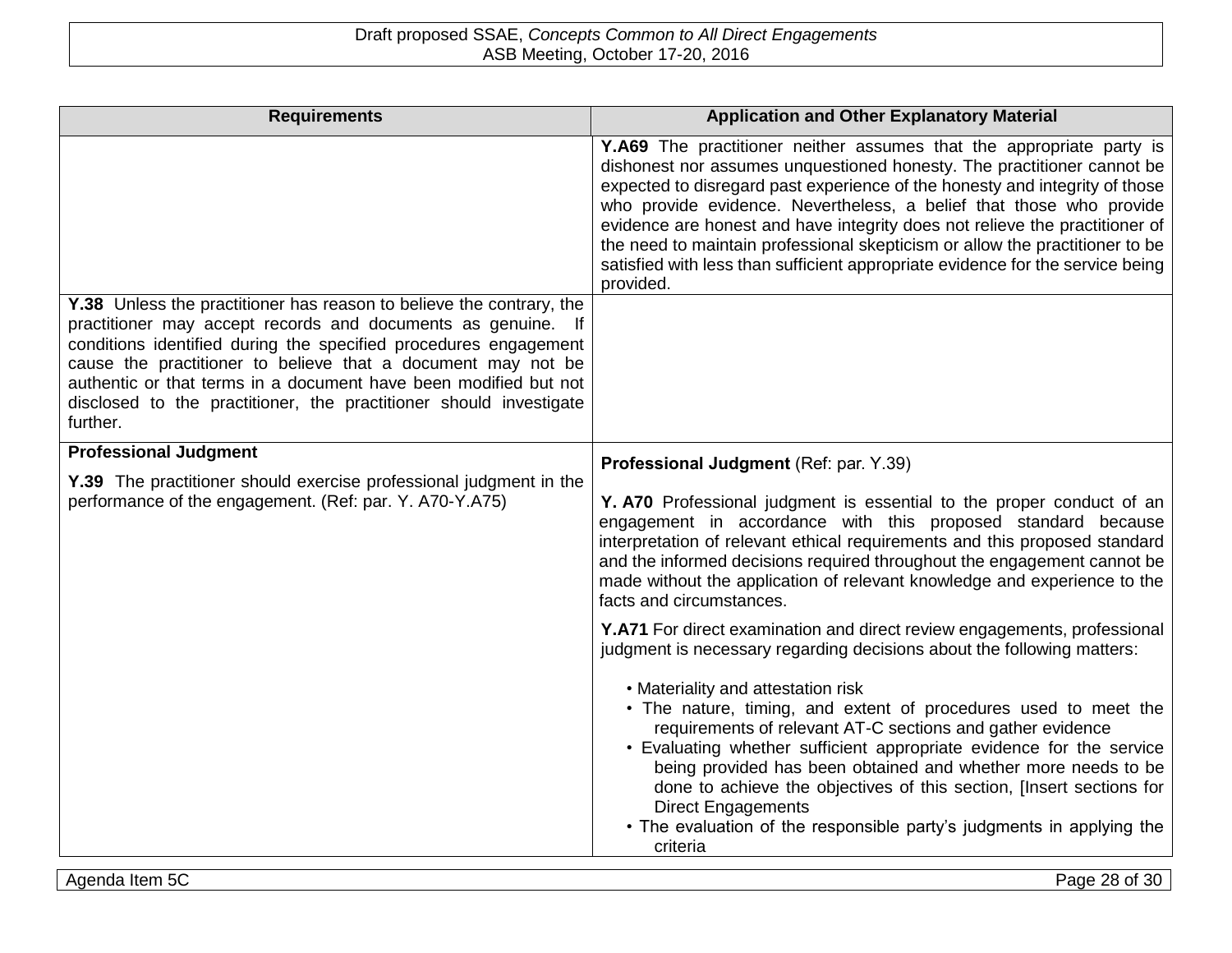| <b>Requirements</b>                                                                                                       | <b>Application and Other Explanatory Material</b>                                                                                                                                                                                                                                                                                                                                                                                                                                                                                                                                                                                                                                                                                       |
|---------------------------------------------------------------------------------------------------------------------------|-----------------------------------------------------------------------------------------------------------------------------------------------------------------------------------------------------------------------------------------------------------------------------------------------------------------------------------------------------------------------------------------------------------------------------------------------------------------------------------------------------------------------------------------------------------------------------------------------------------------------------------------------------------------------------------------------------------------------------------------|
|                                                                                                                           | • The drawing of conclusions based on the evidence obtained, for<br>example, assessing the reasonableness of the evaluation or<br>measurement of subject matter                                                                                                                                                                                                                                                                                                                                                                                                                                                                                                                                                                         |
|                                                                                                                           | Y. A72 The distinguishing feature of the professional judgment expected of the<br>practitioner is that it is exercised by a practitioner whose training, knowledge,<br>and experience have assisted in developing the necessary competencies to<br>achieve reasonable judgments and make informed decisions about<br>appropriate courses of action when undertaking an engagement in accordance<br>with this proposed standard. Consultation on difficult or contentious matters<br>during the course of the engagement, both within the engagement team and<br>between the engagement team and others at the appropriate level within or<br>outside the firm, assists the practitioner in making informed and reasonable<br>judgments. |
|                                                                                                                           | Y. A73 The exercise of professional judgment in individual engagements<br>is based on the facts and circumstances that are known by the practitioner<br>throughout the engagement.                                                                                                                                                                                                                                                                                                                                                                                                                                                                                                                                                      |
|                                                                                                                           | Y. A74 Professional judgment can be evaluated based on whether the<br>judgment reached reflects a competent application of this proposed<br>standard and is appropriate in light of, and consistent with, the facts and<br>circumstances that were known to the practitioner up to the date of the<br>practitioner's specified procedures report.                                                                                                                                                                                                                                                                                                                                                                                       |
|                                                                                                                           | Y.A75 Professional judgment needs to be exercised throughout the<br>engagement performed in accordance with this proposed standard. It also<br>needs to be appropriately documented in accordance with the requirements<br>of this proposed standard. Professional judgment is not to be used as the<br>justification for decisions that are not otherwise supported by the facts and<br>circumstances of the engagement or the evidence obtained.                                                                                                                                                                                                                                                                                      |
| <b>Engagement Documentation</b>                                                                                           | Engagement Documentation (Ref: par. Y.40-Y.41)                                                                                                                                                                                                                                                                                                                                                                                                                                                                                                                                                                                                                                                                                          |
| Y.40 The practitioner should prepare engagement documentation on<br>a timely basis. (Ref: par. Y.A76)                     |                                                                                                                                                                                                                                                                                                                                                                                                                                                                                                                                                                                                                                                                                                                                         |
| Y.41 The practitioner should assemble the engagement                                                                      | Y.A76 Documentation prepared at the time work is performed or shortly<br>thereafter is likely to be more accurate than documentation prepared at a                                                                                                                                                                                                                                                                                                                                                                                                                                                                                                                                                                                      |
| documentation in an engagement file and complete the<br>administrative process of assembling the final engagement file no | much later time.                                                                                                                                                                                                                                                                                                                                                                                                                                                                                                                                                                                                                                                                                                                        |
| Agenda Item 5C                                                                                                            | Page 29 of 30                                                                                                                                                                                                                                                                                                                                                                                                                                                                                                                                                                                                                                                                                                                           |